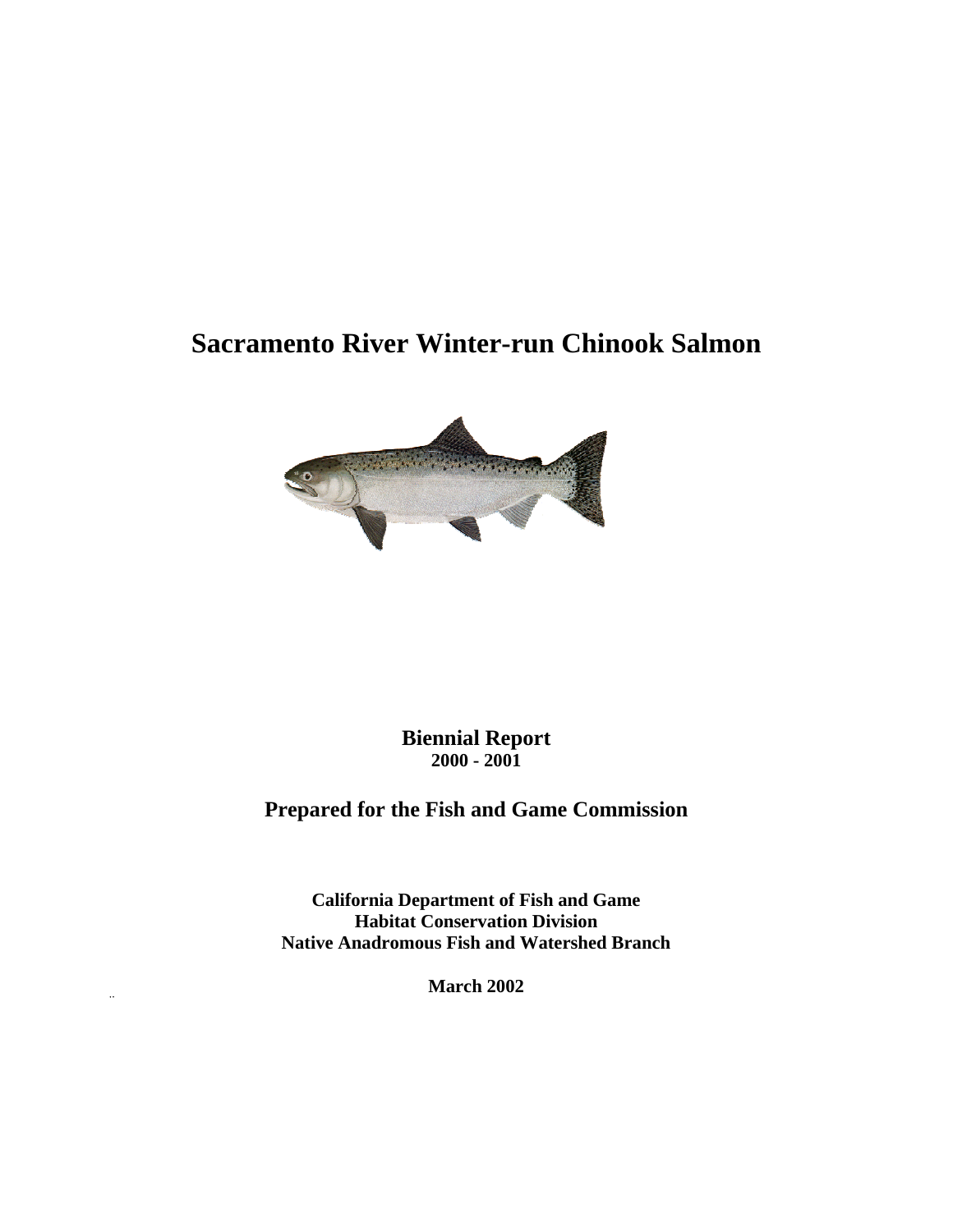# **TABLE OF CONTENTS**

| <b>CENTRAL VALLEY-WIDE RESTORATION PROGRAMS 10</b>     |
|--------------------------------------------------------|
|                                                        |
| CENTRAL VALLEY PROJECT IMPROVEMENT ACT PROGRAM 11      |
| NATIONAL MARINE FISHERIES SERVICE RECOVERY PLANNING 12 |
|                                                        |
| EFFORTS TO REDUCE INCIDENTAL TAKE AT THE CVP/SWP DELTA |
| COLEMAN NATIONAL FISH HATCHERY RE-EVALUATION13         |
|                                                        |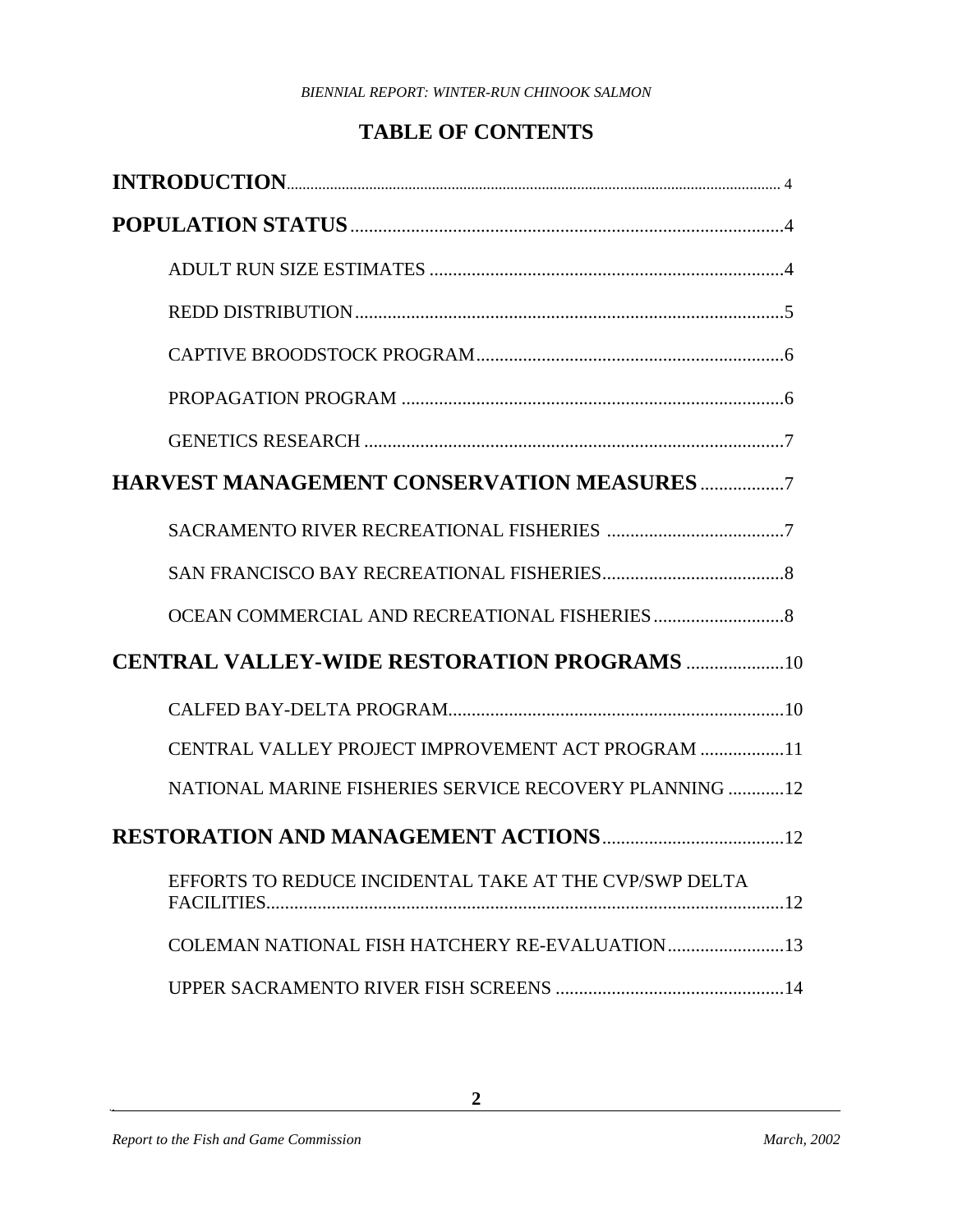# **TABLE OF CONTENTS (CONT'D)**

## **RESTORATION AND MANAGEMENT ACTIONS (CONT'D)**

| ANDERSON-COTTONWOOD IRRIGATION DISTRICT FISH LADDER AND |  |
|---------------------------------------------------------|--|
|                                                         |  |
|                                                         |  |
| UPPER SACRAMENTO RIVER WATER TEMPERATURE CONTROL 15     |  |
| RED BLUFF DIVERSION DAM PROJECT ALTERNATIVES16          |  |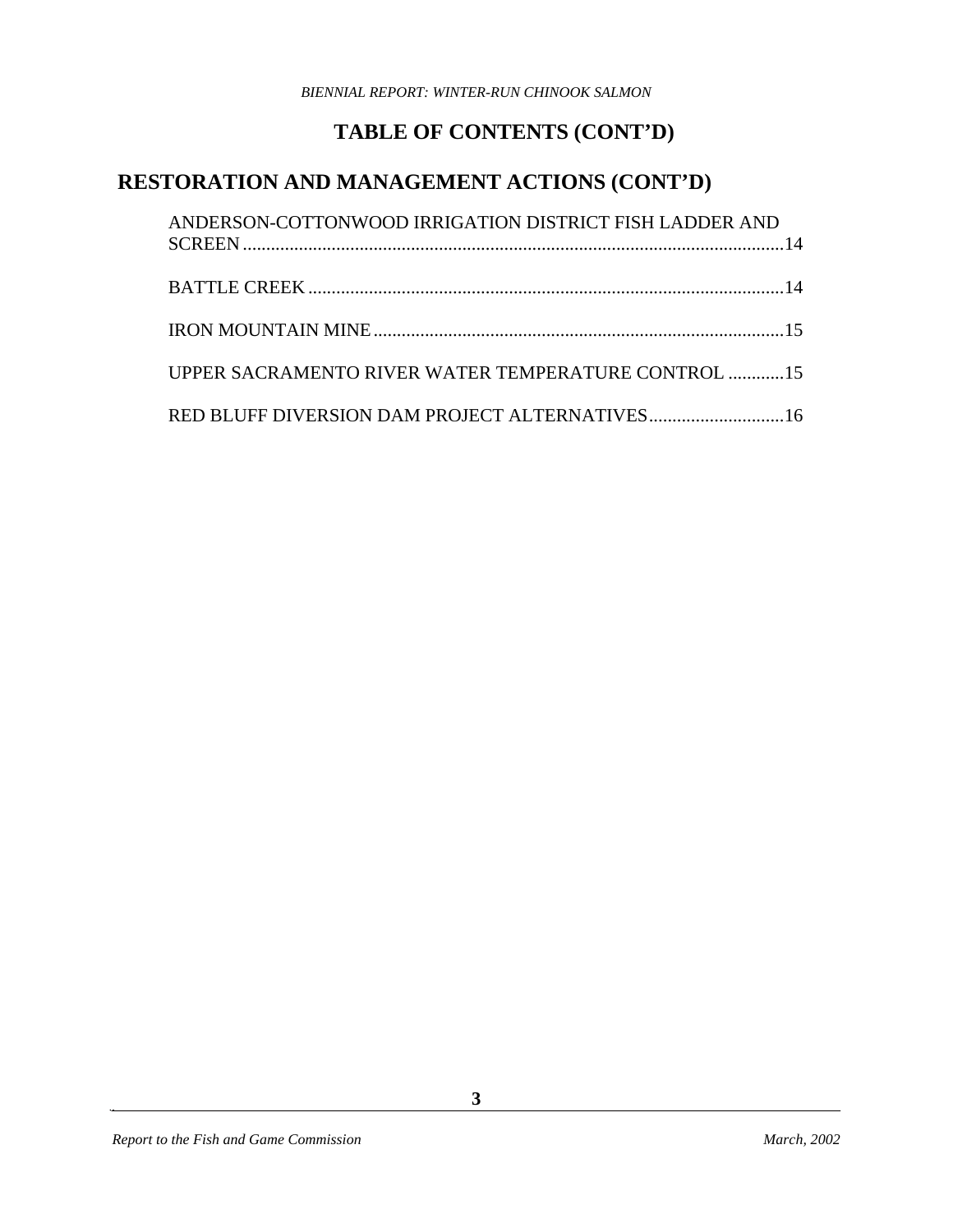# **INTRODUCTION**

The Sacramento River winter-run chinook salmon was listed as endangered under the California Endangered Species Act on September 22, 1989. Since that time, the Department of Fish and Game (Department) has submitted annual reports to the Fish and Game Commission, summarizing the population status and management and recovery actions taken each year. Beginning in 2000, the reporting frequency was changed to a biennial basis.

The Department remains strongly committed to the protection and recovery of the Sacramento River winter-run chinook. In the summer of 2001, the Department formed an internal Winterrun Technical Team to improve winter-run science and management. The mission of the team includes identification of winter-run monitoring, research, and management needs, exchange of technical information, and development of sound technical recommendations for winter-run management. Team members include staff from the Native Anadromous Fish and Watershed Branch, Habitat Conservation Division, Marine Region, Northern California - North Coast Region, and Sacramento Valley - Central Sierra Region. The Department plans to develop a technically based management approach that includes appropriate monitoring and analysis to support a progressive adaptive management program for the entire life cycle of winter-run chinook.

This report summarizes winter-run population status, harvest management conservation measures, research, Central Valley-wide restoration programs, and restoration and management actions for 2000 and 2001.

# **POPULATION STATUS**

## **ADULT RUN SIZE ESTIMATES**

The Sacramento River winter-run chinook salmon population has shown some recovery in the past two years, but the population remains well below recovery goals established for the run. Recovery goals (defined in NMFS 1997) include a mean annual spawning abundance of 10,000 females over any 13 consecutive years. In 2000, the estimated number of winter-run chinook salmon passing Red Bluff Diversion Dam (RBDD) was 1,352. Approximately 58% of this estimate consisted of two-year-old fish. In 2001, the estimated number of winter-run chinook passing RBDD was 5,523, the highest estimate since the early 1980s. Approximately 69% of this estimate consisted of two-year-old fish. Estimated run sizes based on counts at RBDD since 1967 are shown in Table 1 and Figure 1. Run size estimates based on RBDD counts for 1986 to 2000 have been revised since the previous winter-run annual report in 2000, based on a quality control program conducted by the Department's Northern California - North Coast Region.

Since 1996, the Department's Stream Evaluation Program has conducted an annual carcass survey for winter-run chinook in the upper Sacramento River (Snider et al. 1997; Snider et al.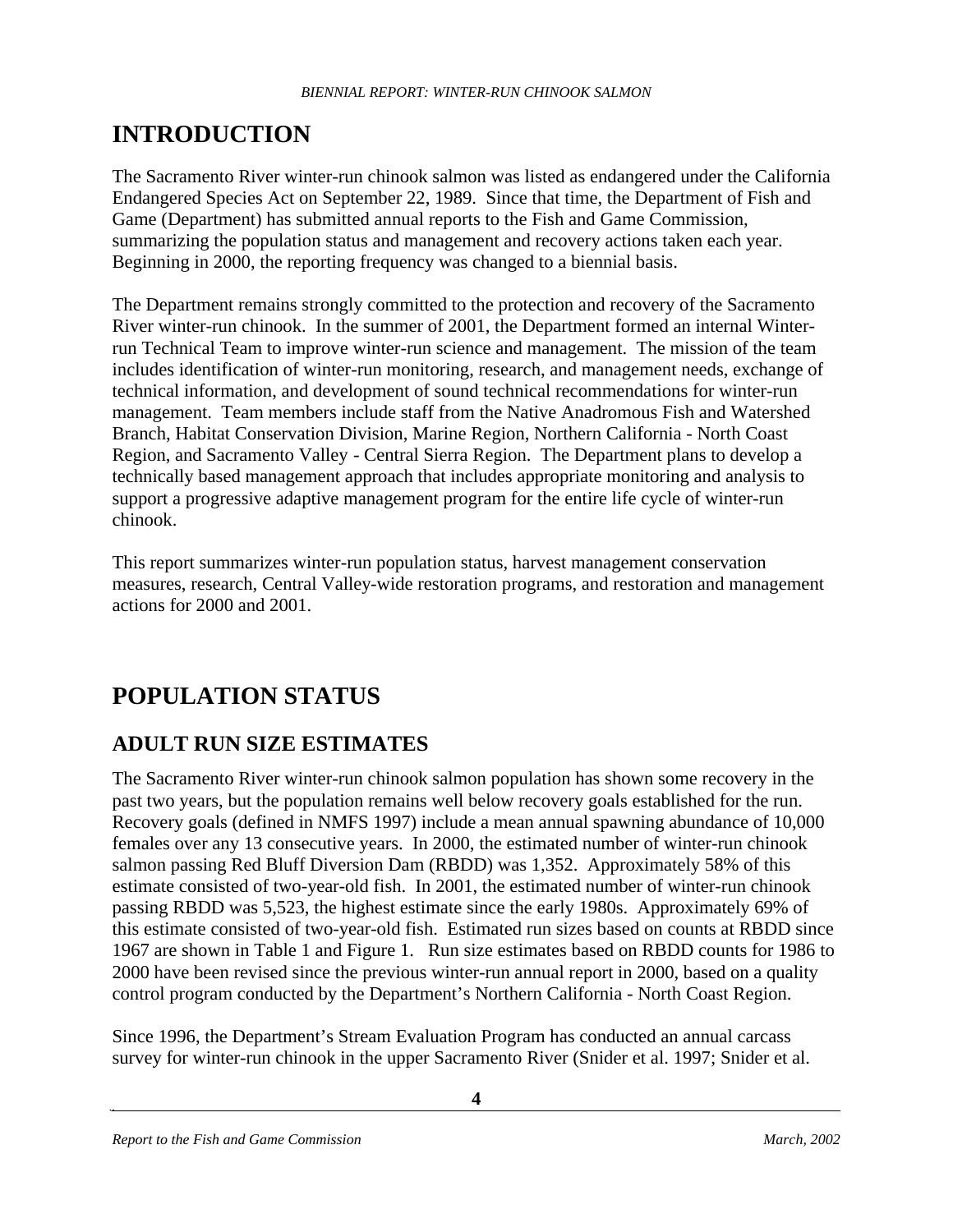1998; Snider et al. 1999; Snider et al. 2000; Snider et al. 2001; Snider et al. 2002). Until 2001, carcass survey data were used to study the age and sex composition of the spawner population, pre-spawning mortality, and temporal and spatial distribution of spawning activity, but the RBDD data were used to estimate annual winter-run escapement. In 2001, after evaluation by the Department's Winter-run Technical Team, the Department recommended use of the carcass survey data to estimate winter-run escapement.

Three models are used to estimate population size from the carcass survey data, the Petersen, Jolly-Seber, and Schaefer models. The Department recommends the use of the Petersen estimate for tracking long-term population trends of winter-run chinook, because escapement estimates can be made based on the Petersen model in every year the carcass survey is conducted. For applications where the most accurate single-year escapement estimate is needed, the Department recommends use of the winter-run escapement estimate based on the Jolly-Seber model. The Jolly-Seber model has more rigorous data requirements than the Petersen model and adequate data for applying the Jolly-Seber model may not be obtained every year.

Estimates of winter-run escapement in 2000 and 2001, calculated based on the carcass survey data, are as follows: (These estimates include naturally spawning winter-run chinook in the upper Sacramento River, of both wild and hatchery origin, but do not include fish trapped at Keswick Dam and retained for hatchery broodstock.)

|      |                | <b>Estimated Total Escapement</b> |
|------|----------------|-----------------------------------|
| Year | Petersen model | Jolly-Seber model                 |
| 2000 | 6,670          | 4,343                             |
| 2001 | 12.797         | 7.996                             |

Winter-run escapement estimates from the 1996 through 2001 carcass surveys are shown in Table 2 and Figure 2.

### **REDD DISTRIBUTION**

The distribution of spawning winter-run chinook salmon was monitored by weekly aerial redd surveys in the upper Sacramento River, conducted from April 28 through August 16, 2000 and May 2 through August 14, 2001 (Department of Fish and Game, Northern California - North Coast Region). In 2000, a total of 588 redds was observed; 79.1% of these redds were observed in the upper reaches of the survey area from Keswick Dam (River Mile 302) to the Airport Road Bridge (River Mile 284). In 2001, a total of 1,396 redds was observed; 94.8% of these redds were observed in the upper reaches from Keswick Dam to the Airport Road Bridge. In 2000, no redds were observed downstream of Red Bluff Diversion Dam (River Mile 243); in 2001, six redds were observed below this point (Table 3).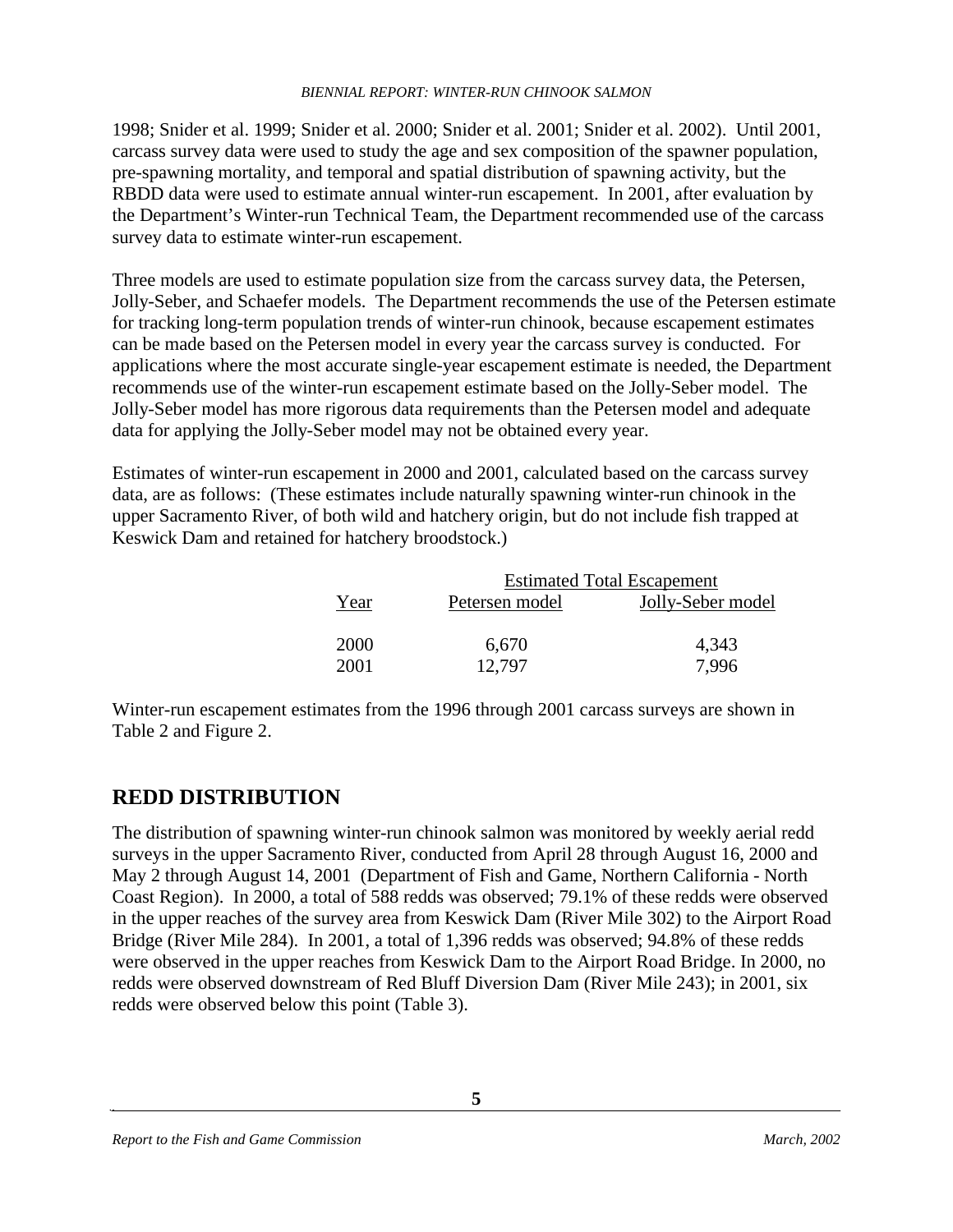## **CAPTIVE BROODSTOCK PROGRAM**

The Winter-run Captive Broodstock Program (WRCBP) was initiated in 1991 when the adult run size was estimated at only 191 fish and it was recognized that it might become impossible to secure wild adults for an artificial propagation program. This experimental program was designed as a hedge against the potential of a catastrophic cohort failure or extinction of the run in the wild.

Since its inception, the program has housed captive fish in at least two separate facilities in order to reduce the potential of losing the entire broodstock to a catastrophic event. Originally, Steinhart Aquarium (San Francisco) and Bodega Marine Laboratory (BML, Bodega Bay) each housed a portion of the broodstock. In 1998, Livingston Stone National Fish Hatchery (LSNFH) also began holding winter-run captive broodstock. In 2001, Steinhart Aquarium terminated most of its participation in the WRCCB program. All winter-run captive broodstock previously held at Steinhart were transported to BML. Steinhart Aquarium continues its participation in the WRCCB program by maintaining a display tank holding a small number of excess captive winter-run progeny with a description of the plight of endangered salmon. Currently, winter-run captive broodstock are equally distributed between LSNFH and BML.

### **PROPAGATION PROGRAM**

In 2000, the U.S. Fish and Wildlife Service (USFWS) trapped adult winter-run chinook from March through July in fish traps at Keswick Dam and RBDD. All fish collected were assessed for phenotypic indicators of run classification and tissues were sampled for genetic analysis. Eighty-nine adults meeting specific genetic selection criteria indicating they were genetic winterrun were retained for the artificial propagation program at LSNFH. Approximately 216,000 eggs were taken from April through July.

Brood year 2000 winter-run juveniles were released on February 1, 2001. Approximately 166,000 winter-run, approximate size 80 mm., were released into the Sacramento River at the Caldwell Park boat launch (River Mile 299) in Redding, California. All juvenile salmon in this release group were coded-wire tagged and adipose fin-clipped (USFWS 2001a).

In 2001, the USFWS collected adult winter-run chinook from March through July in fish traps at Keswick Dam and RBDD. One hundred two genetically identified winter-run adults were retained as broodstock at LSNFH (USFWS 2002). An additional 100 winter-run adult females were transferred from the captive rearing program at BML. Eggs collected from captive broodstock females were fertilized with milt from naturally produced males collected from the Sacramento River. Growth, development, phenotype, and survival of captive broodstock progeny will be compared to progeny of natural origin winter-run adults to assess the potential value of the captive broodstock program to the recovery of winter-run chinook. A total of approximately 340,000 eggs were spawned from natural and captive-origin adults during June and July, 2001.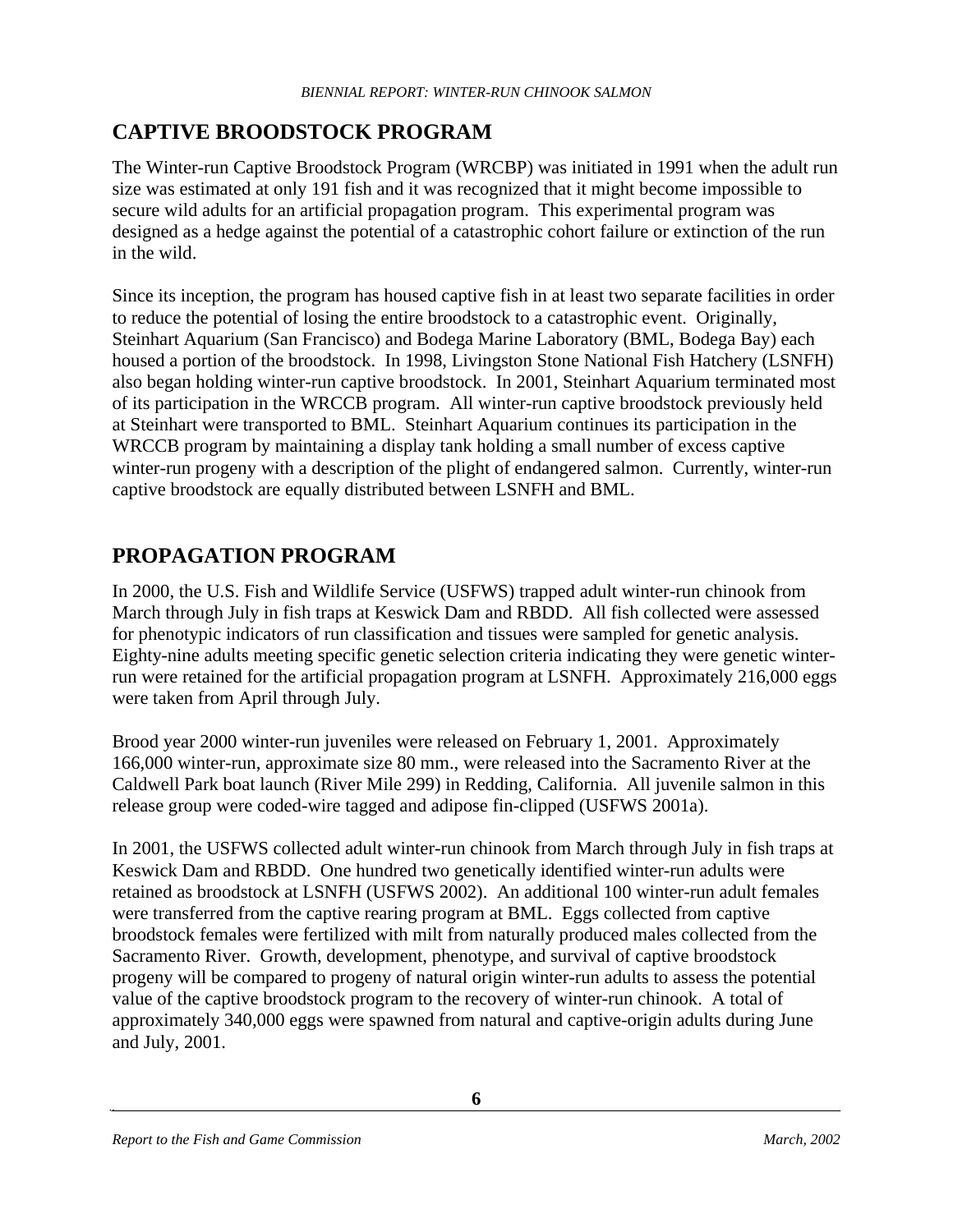Brood year 2001 winter-run juveniles were released on January 30, 2002. Approximately 252,500 winter-run, the largest number of winter-run juveniles released from a single brood year to date, were released into the Sacramento River at the Caldwell Park boat launch in Redding. As in 2001, all juvenile salmon in this release group were coded-wire tagged and adipose fin clipped. Progeny of captive broodstock matings were tagged with a unique coded-wire tag code to allow future differentiation from non-captive broodstock progeny.

#### **GENETICS RESEARCH**

Recent research has confirmed the genetic differentiation of Sacramento River winter-run chinook from other chinook runs in the Central Valley. These studies have employed several molecular genetic techniques, including allozymes (Bartley et al. 1992; Myers et al. 1998), mitochondrial DNA (Nielsen 1995), microsatellite DNA (Nielsen et al. 1999; Banks et al. 2000), and a major histocompatibility complex (MHC) gene (Kim et al. 1999). The results of these studies have provided important insights into the genetic structure of chinook populations in the Central Valley. Among these insights are (i) Central Valley chinook salmon are well differentiated from coastal chinook salmon populations, (ii) differentiation between populations in the same river with different run times has apparently occurred independently in these two areas, and (iii) within the Central Valley, major genetic units are generally congruent with adult run-time (fall, winter, and spring-run). In each of the studies, winter-run chinook were found to be highly distinct from other chinook runs in the Central Valley.

In addition, Winans et al. (2001) published a review of the 20-year history of genetic stock identification (GSI) of chinook salmon in the Pacific Northwest. Results from four California ocean test fisheries were used to demonstrate the use of GSI to protect depleted chinook salmon stocks, including winter-run chinook. Hedrick et al. (2000) reported on the impact of hatchery supplementation on the overall effective population size of winter-run chinook.

## **HARVEST MANAGEMENT CONSERVATION MEASURES**

#### **SACRAMENTO RIVER RECREATIONAL FISHERIES**

The current salmon sport fishing regulations for the Sacramento River, which have been in effect since 1990, consist of time and area closures, gear restrictions, and zero bag limits. The specific measures are outlined below:

- 1) Area closed to fishing for the entire year
	- a) The Sacramento River from Keswick Dam to 650 feet below the dam.
	- b) The Sacramento River from 500 feet upstream from Red Bluff Diversion Dam to 1,375 feet below the dam.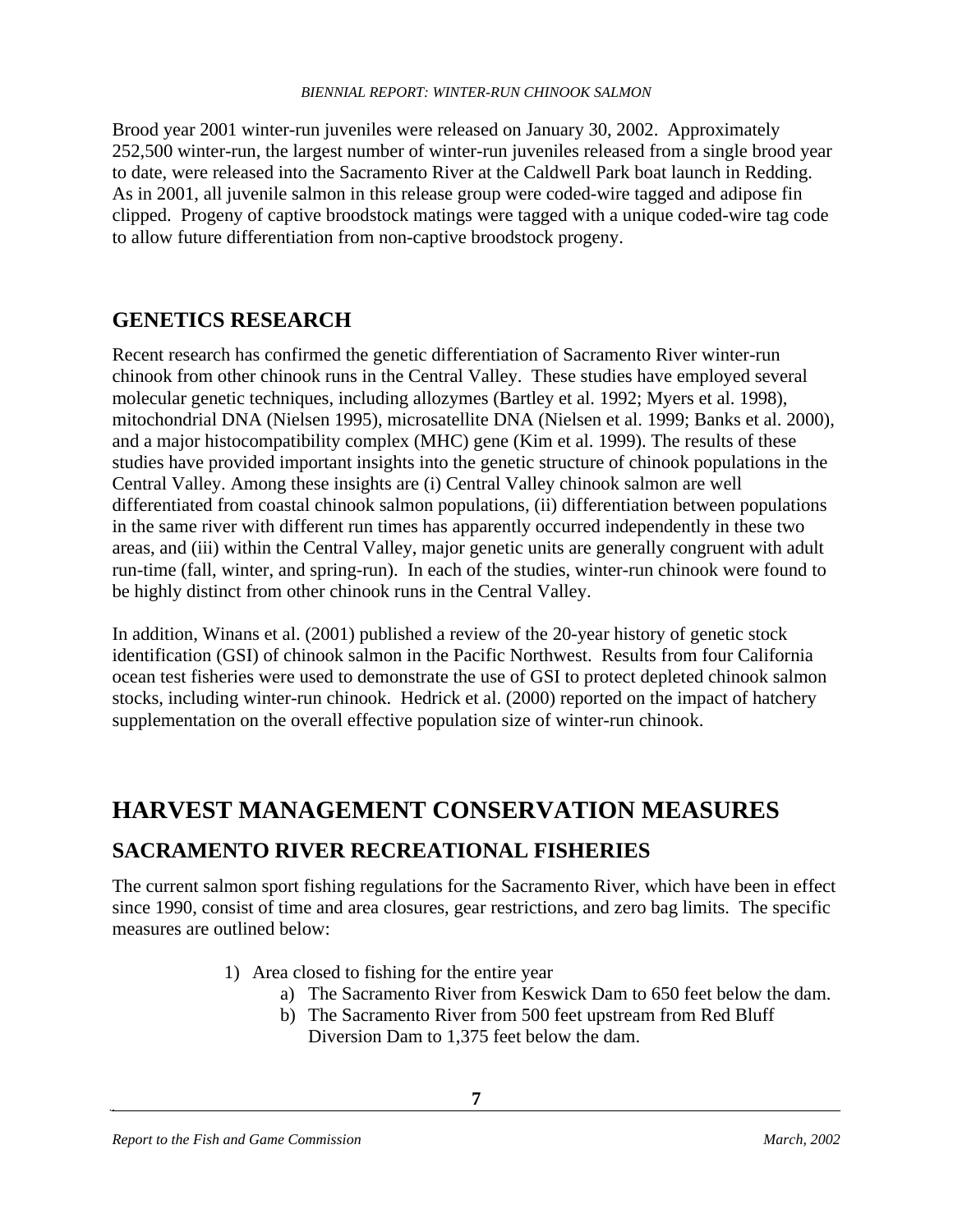- 2) No salmon may be retained for the entire year, no lure over 2-1/4 inches allowed, only barbless hooks may be used, and no salmon may be removed from the water
	- a) The Sacramento River from 650 feet below Keswick Dam to the Deschutes Road Bridge
- 3) No salmon may be retained from January 15 through July 31
	- a) The Sacramento River from the Deschutes Road Bridge to the Bend Bridge
- 4) No salmon may be retained from January 15 through July 15 a) The Sacramento River from the Bend Bridge to the Carquinez Bridge

### **SAN FRANCISCO BAY RECREATIONAL FISHERIES**

Recreational ocean salmon fishery regulations apply to the area within San Francisco Bay from the Carquinez Bridge to the Golden Gate Bridge.

### **OCEAN COMMERCIAL AND RECREATIONAL FISHERIES**

The Pacific Coast Salmon Plan (FMP) was developed by the Pacific Fishery Management Council (PFMC) to manage west coast ocean salmon fisheries. The current FMP conservation objective for Sacramento winter chinook is based on the jeopardy standard of the National Marine Fisheries Service's (NMFS) 1997 Biological Opinion (BO). The BO requires constraints on ocean harvest sufficient to produce a 31% increase in the adult spawner replacement rate relative to the 1989-1993 mean of 1.35. Thus a replacement rate goal of 1.77 is currently required. Each season, the Winter Chinook Ocean Harvest Model (WCOHM) is used by the PFMC's Salmon Technical Team to analyze ocean fishery regulation options to ensure they meet this replacement goal. Although the WCOHM is based on the recoveries of marked (fin-clipped) wild winter chinook collected during the 1970s, it is still the best tool available for meeting NMFS ESA requirements.

Ocean fishery impacts on Sacramento River winter chinook returning in 2001 primarily occurred during the 2000 season. Both commercial and recreational fisheries were constrained by regulations specifically enacted to protect winter chinook. Using mark-recapture carcass surveys, the Department estimates the 2001 winter chinook adult run size to be 11,581 (Peterson). In 1998, the adult run size was estimated to be 5,391 using the same methodology. Thus the three-year adult spawner replacement rate for 2001 was approximately 2.14 (higher than the target rate of 1.77).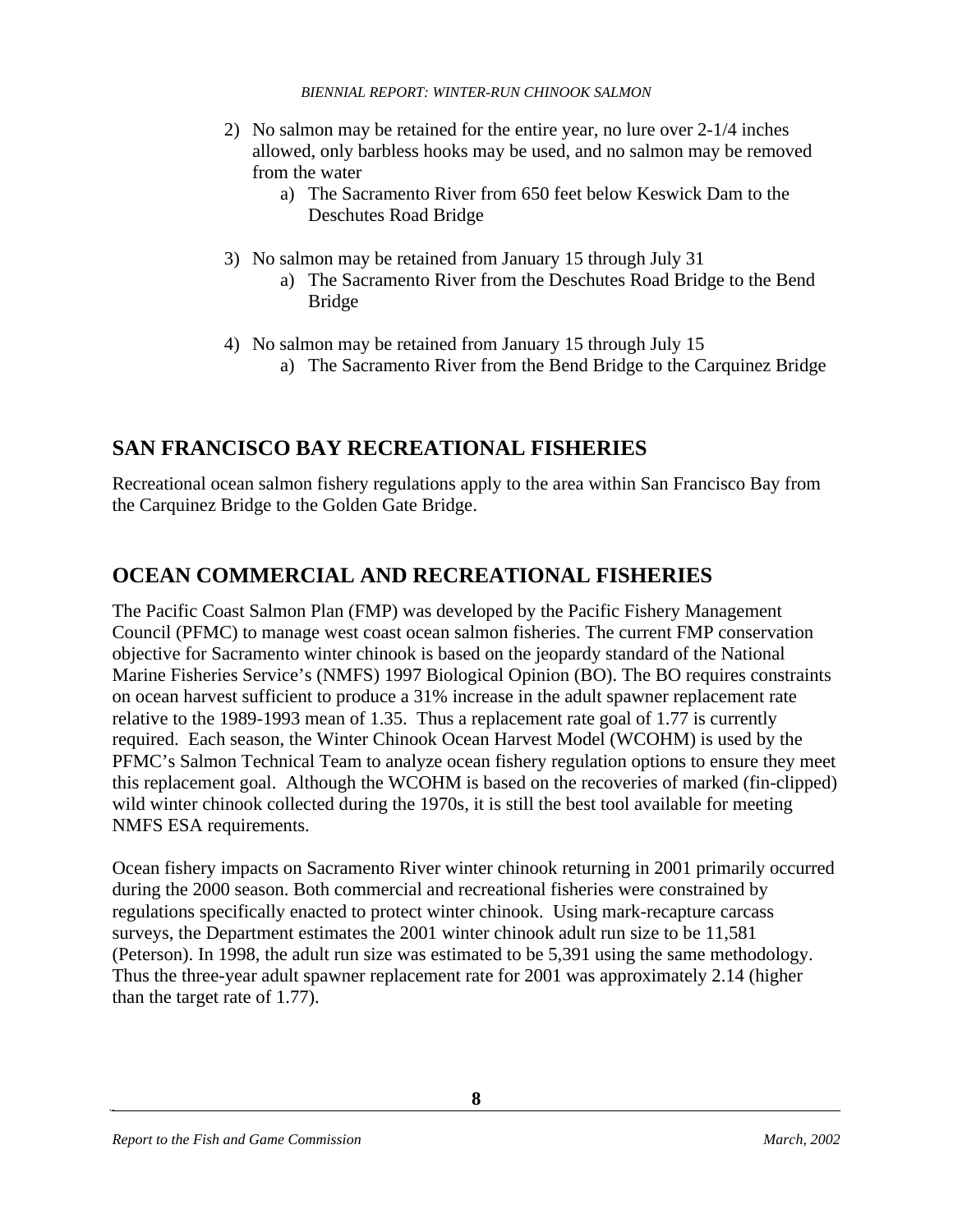#### **RECREATIONAL FISHERY CONSERVATION MEASURES**

Prior to 1997, the recreational fishery south of Point Arena never opened later than the first Saturday in March; however coded-wire tag data collected in the ocean fisheries during the 1990s showed that approximately 75% of all winter chinook impacts occur in the recreational fishery. In 1997, the opening of recreational fisheries south of Point Arena (San Francisco and Monterey port areas) was delayed to reduce fishery impacts on winter chinook. In the Monterey port area, the season opener was delayed two weeks and the San Francisco port area opener was delayed four weeks. These two- and four-week delays continued in their respective ports through the 1999 season.

In 2000, the season openers in the Monterey and San Francisco port areas were each delayed an additional two weeks to increase winter chinook protection. A 24-inch minimum size limit (total length) was also in effect south of Horse Mountain through May 31 (winter chinook are generally smaller than abundant Central Valley fall chinook) and no more than two single-point, single-shank barbless hooks could be used when fishing north of Point Conception. Special gear restrictions (e.g., circle hooks) were in effect when fishing with bait and angling by any other means than trolling, to reduce the hooking mortality of released salmon.

#### **COMMERCIAL CONSERVATION MEASURES**

Since commercial fisheries have historically impacted winter chinook during the latter half of the season, the minimum size limit south of Point Arena increased from 26-inch to 27-inch on July 1, 2000 to help reduce retention of the generally smaller Sacramento River winter chinook. Special gear restrictions were also in effect for the first time when fishing with bait and angling by any other means than trolling. Similar to the recreational fishery, barbless circle hooks were required to reduce the hooking mortality of released salmon. The season was also constrained by time and area to help reduce fishery impacts. The area south of Point San Pedro closed on August 27, primarily to protect winter chinook.

#### **FMP OBJECTIVES FOR WINTER CHINOOK AND NMFS JEOPARDY STANDARD**

According to the 1997 BO: "In the absence of new and compelling information, the requirement for a 31% increase in the adult replacement rate will remain in effect through the 2001 salmon seasons..... At the end of this period, NMFS will review the available information and reassess the need for restrictions on ocean harvest." At the November 2001 PFMC meeting, NMFS proposed initiating an FMP amendment to develop a comprehensive set of management objectives for Sacramento River winter and spring chinook stocks.

In March 2002, the PFMC will consider amending the FMP to provide specific recovery and long-term conservation objectives for Sacramento River winter and spring chinook. To accommodate this process, NMFS will issue a two-year BO on winter-run chinook.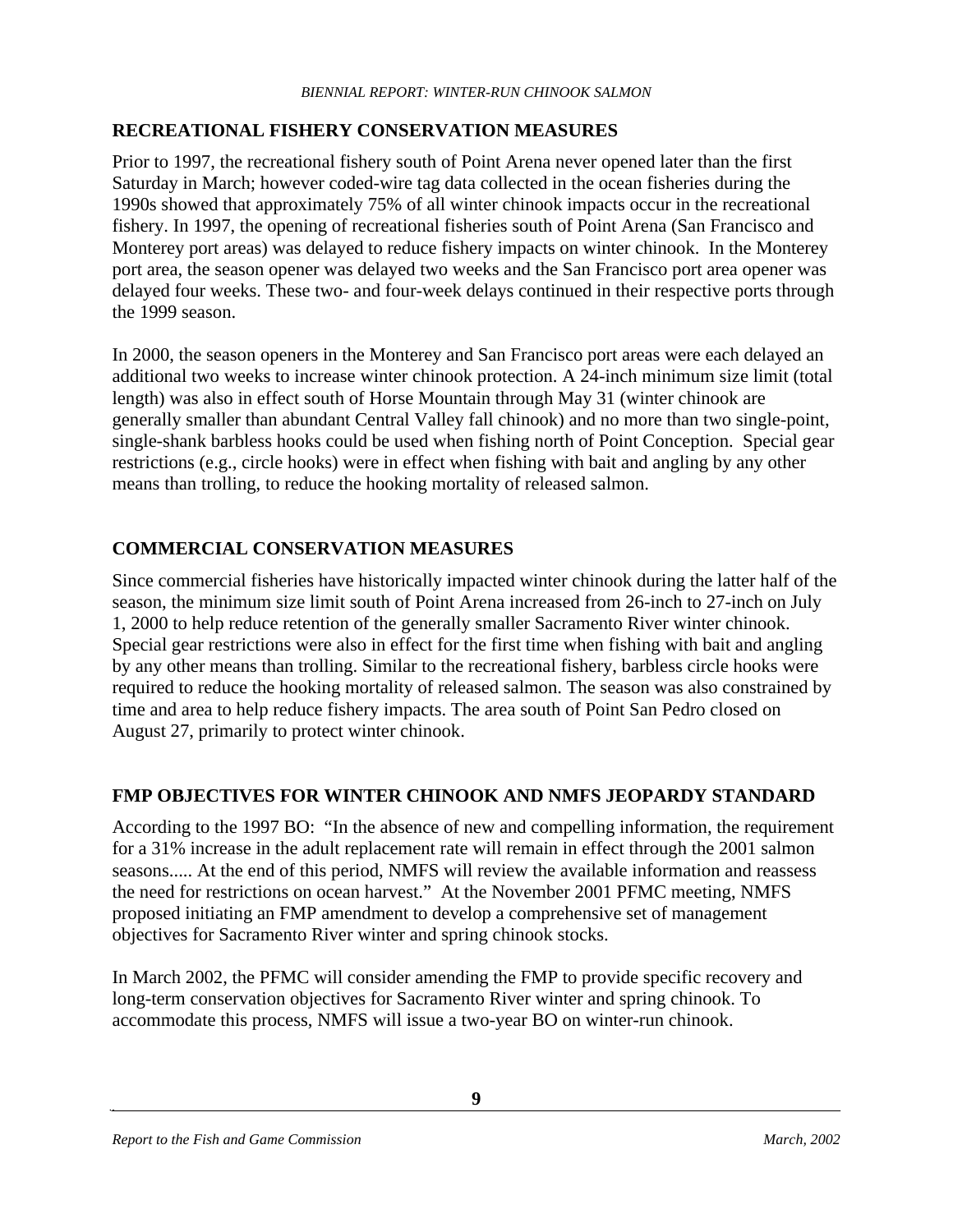# **CENTRAL VALLEY-WIDE RESTORATION PROGRAMS**

## **CALFED BAY-DELTA PROGRAM**

The CALFED Bay-Delta Program, established in May 1995, has the ambitious goal of achieving recovery of at-risk native species dependent on the Delta and Suisun Bay as the first step toward establishing large, self-sustaining populations of these species; supporting similar recovery of atrisk native species in San Francisco Bay and the watershed above the estuary; and minimizing the need for future endangered species listings by reversing downward population trends of native species that are not listed.

The CALFED Bay-Delta Program consists of several key program elements that will help achieve ecosystem restoration and species recovery. One of these elements, the Ecosystem Restoration Program (ERP), was developed to guide restoration actions and ensure attainment of ecosystem health (also called ecological integrity). The strategy described in the ERP to restore ecological integrity is based on the restoration of ecological processes that are associated with streamflow, stream channels, watersheds, and flood plains, which in turn support habitats and associated species. In addition, the CALFED Program established the Environmental Water Account (EWA), Environmental Water Program (EWP), Multi-species Conservation Strategy (MSCS), and Science programs, designed to work in conjunction with the ERP to increase protection of listed species in the Delta, improve streamflow regimes, and ensure the application of sound scientific principles in ecosystem restoration actions.

The CALFED Program is following a three-phase process to achieve broad agreement on longterm solutions. In the first phase, the CALFED Program developed a range of alternatives, consisting of hundreds of actions. The Program conducted meetings and workshops to obtain public input, prepared a Notice of Intent and Notice of Preparation pursuant to NEPA and CEQA, and held public scoping sessions to determine the focus and content of the EIS/EIR. The first phase concluded in September 1996 with the development of a range of alternatives for achieving long-term solutions to the problems of the Bay-Delta estuary. During Phase II, the Program conducted a comprehensive programmatic environmental review process. A draft programmatic EIS/EIR and interim Phase II Report identifying three draft alternatives and program plans was released on March 16, 1998. The release of the documents was followed by a 105-day public comment period. On June 25, 1999, CALFED again released a draft programmatic EIS/EIR followed by a 90-day comment period. The final programmatic EIS/EIR was released July 21, 2000 followed by the Record of Decision (ROD) on August 28, 2000. The ROD completed Phase II. Program implementation is occurring in Phase III.

Early implementation of CALFED ecosystem restoration projects began in 1996, even as the many elements of the CALFED Bay-Delta Program were being designed and debated. With extensive public participation, the CALFED agencies have established through the ERP and MSCS a "Single Blueprint" for restoration and species recovery within the geographic scope of the ERP. This blueprint is intended to ensure close coordination of future restoration efforts with a common goal and approach.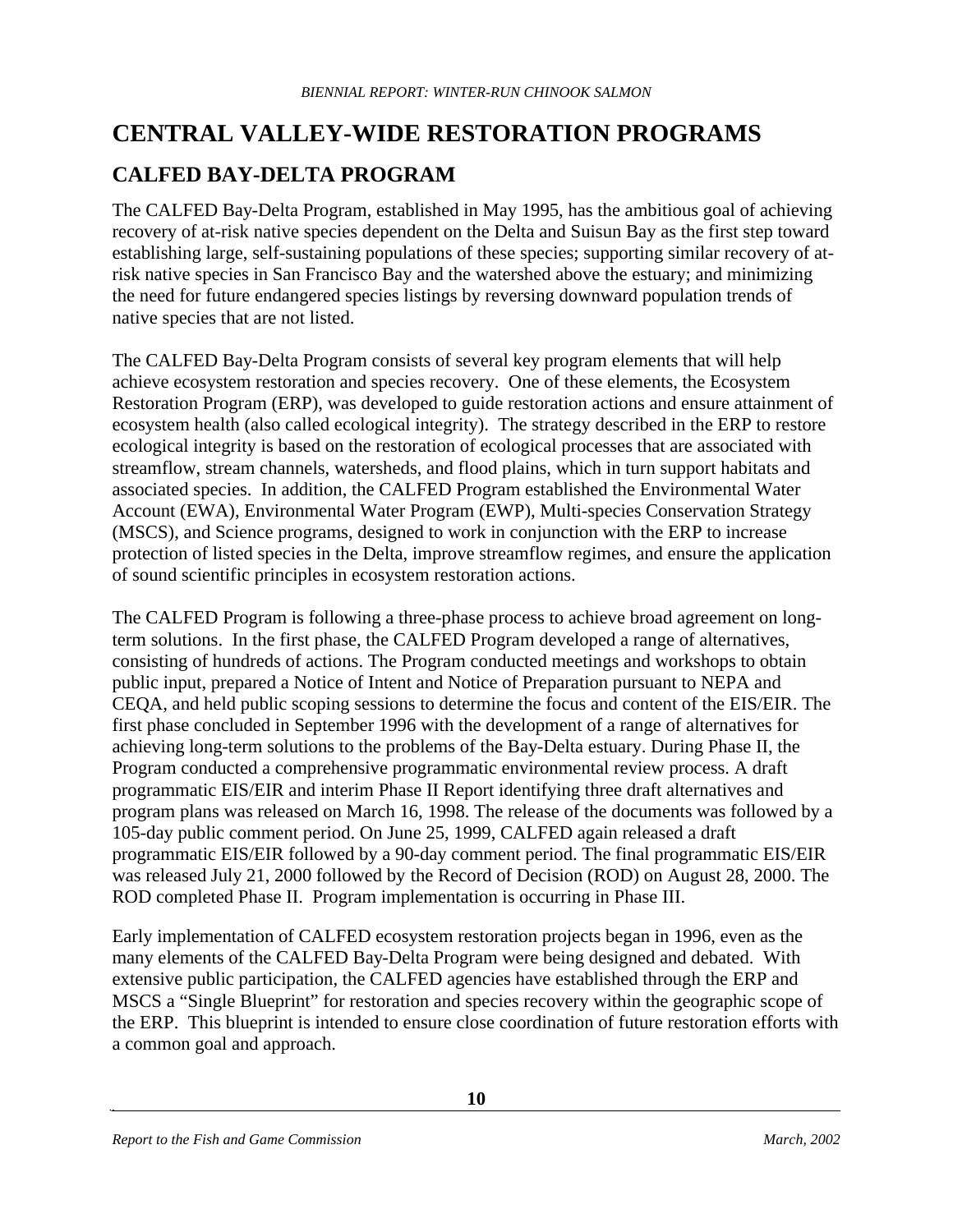The ERP/MSCS has established a goal of "recovery" for winter-run chinook salmon. Recovery is achieved when the decline of a species is arrested or reversed, threats to the species are neutralized, and the species' long-term survival is assured.

Various commitments were made in the CALFED ROD to ensure funding for ecosystem restoration. In Stage 1 (the first seven years of implementation following the ROD), CALFED plans to invest over \$1 billion in ERP projects, in accordance with the priorities established in the Strategic Plan, in addition to funds necessary for the EWA program. The CALFED Conservation Agreement Regarding Multi-Species Conservation Strategy requires that the ERP must be funded in the amount of at least \$150 million annually through Stage 1. An additional \$50 million will be allocated annually for the EWA for the first four years. The ESA commitments described in the CALFED ROD include an operational EWA and benefits of the ERP. For the ERP, the CALFED Agencies have proposed a combination of state funding (including Proposition 204 funds), federal funding, and user fees.

From 1997 through 2001, the CALFED effort has led to ecosystem restoration grants for 326 projects, totaling \$336 million. Additionally, in 2001, 50 projects for Watershed stewardship were approved for \$19 million. The majority of these projects benefited Central Valley salmon, either directly or indirectly.

### **CENTRAL VALLEY PROJECT IMPROVEMENT ACT PROGRAM**

The Central Valley Project Improvement Act (CVPIA), enacted in 1992, amended the authority of the Central Valley Project (CVP) to include fish and wildlife protection, restoration, and mitigation as having equal priority with other CVP purposes. Section 3406 (b) of the CVPIA directs the Secretary of the Interior to develop and implement programs and actions to ensure that by 2002, the natural production of anadromous fish in Central Valley streams will be sustainable, on a long-term basis, at levels at least twice the average levels of natural production in the 1967 through 1991 baseline period.

The Anadromous Fish Restoration Program (AFRP) was established in 1995 by Section  $3406(b)(1)$  of the CVPIA. The AFRP staff, with help from other agencies and groups, established baseline production estimates for Central Valley streams for naturally produced chinook salmon and other anadromous species. Baseline production estimates were developed using population data from 1967 through 1991. Production targets for anadromous fish were determined by doubling the baseline production estimates.

Numerous actions to improve the natural production of anadromous fish, including winter-run chinook, have been funded by the CVPIA program since 1992. Over \$466 million has been expended to date; approximately \$72 million was obligated in fiscal year 2000 alone to implement the CVPIA. (USDOI 2000)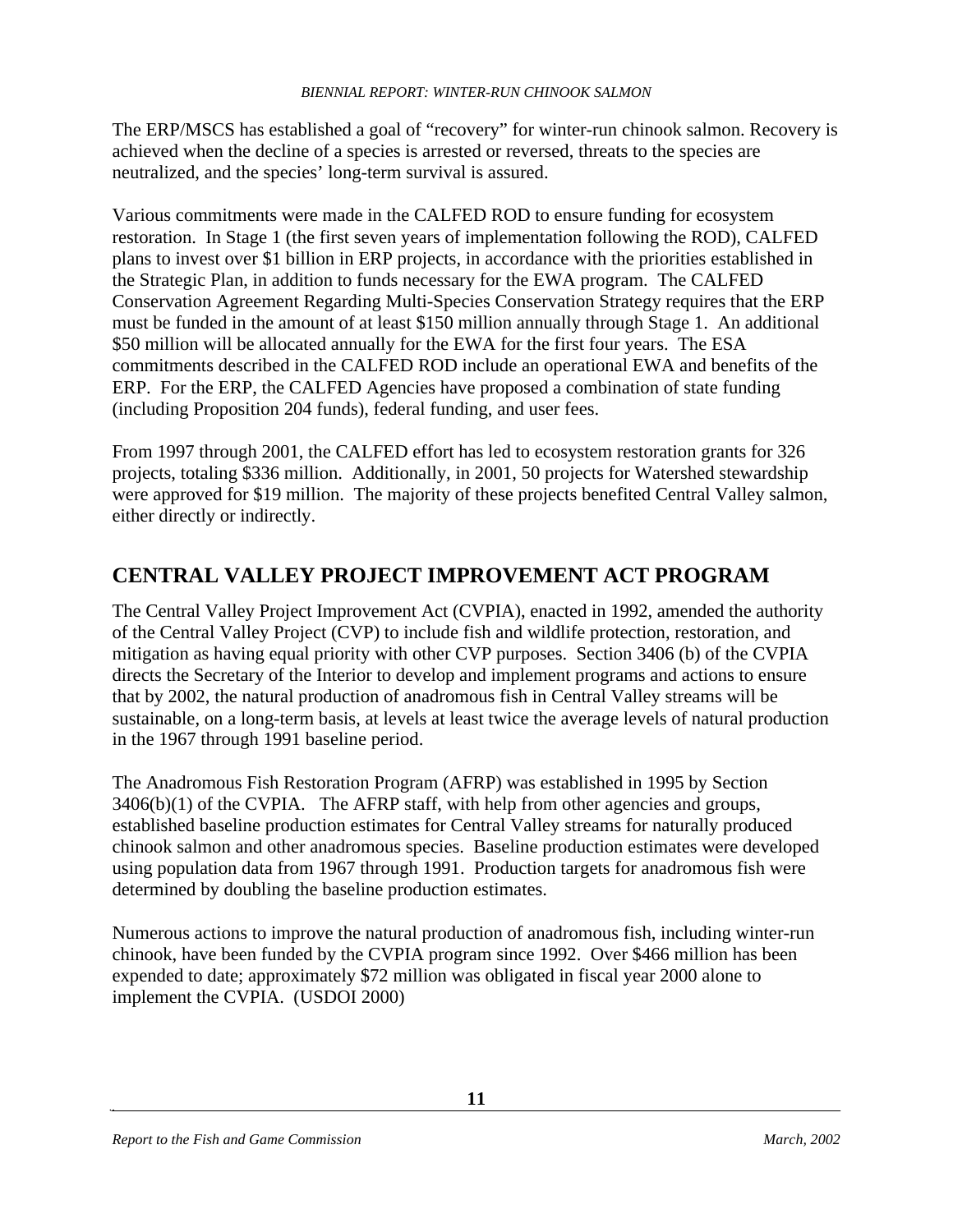#### **NATIONAL MARINE FISHERIES SERVICE RECOVERY PLANNING**

The National Marine Fisheries Service (NMFS) will initiate comprehensive recovery planning for listed salmonid species in the Central Valley in 2002. NMFS is required under the Federal Endangered Species Act (ESA) to assess factors affecting the species, identify recovery (delisting) criteria, identify the entire suite of actions necessary to achieve these goals, and estimate the cost and time required to carry out the actions. In California, NMFS has developed an approach, in coordination with NMFS' Northwest Region, that is tailored to California recovery planning issues.

The NMFS Central Valley recovery planning domain includes the Sacramento River basin downstream from Keswick Dam, the Sacramento/San Joaquin Delta, and the San Joaquin River Basin, from the confluence of the Merced River downstream. This domain encompasses the Evolutionarily Significant Units (ESUs) for Sacramento River winter-run chinook salmon, Central Valley spring-run chinook salmon, Central Valley steelhead, and also federal candidate species fall/late fall-run chinook salmon.

NMFS anticipates appointment of a Central Valley Technical Recovery Team (TRT) to begin the recovery planning process by the spring of 2002. The team will be composed of experts in salmon biology, population dynamics, conservation biology, ecology, and other relevant disciplines. The Central Valley TRT will work closely with existing technical teams, such as the CALFED Science Program.

# **RESTORATION AND MANAGEMENT ACTIONS**

### **EFFORTS TO REDUCE INCIDENTAL TAKE AT THE CVP/SWP DELTA FACILITIES**

Each year, the NMFS establishes incidental take limits for juvenile winter-run chinook salmon at the Central Valley Project (CVP) and State Water Project (SWP) Delta export facilities, pursuant to conditions of the 1993 Winter-run Chinook Salmon Biological Opinion (as amended August 2, 1993; October 6, 1993; December 30, 1994; May 17, 1995; and August 18, 1995). The take limits are based on the estimated number of juvenile winter-run entering the Delta each year. A warning or "yellow light" level is set at 1% of the estimated number of juveniles entering the Delta; an incidental take "red light" level is set at 2% of the estimated number of juveniles entering the Delta.

For the period October 1999 through May 2000, the incidental take limit (red light) was set at 5,794 juveniles. Juvenile winter-run were lost at the Delta facilities from mid-January through mid-April 2000 (Figure 3). Peak losses occurred in mid- to late February. The cumulative winter-run loss for the season only slightly exceeded the red light incidental take limit in 2000.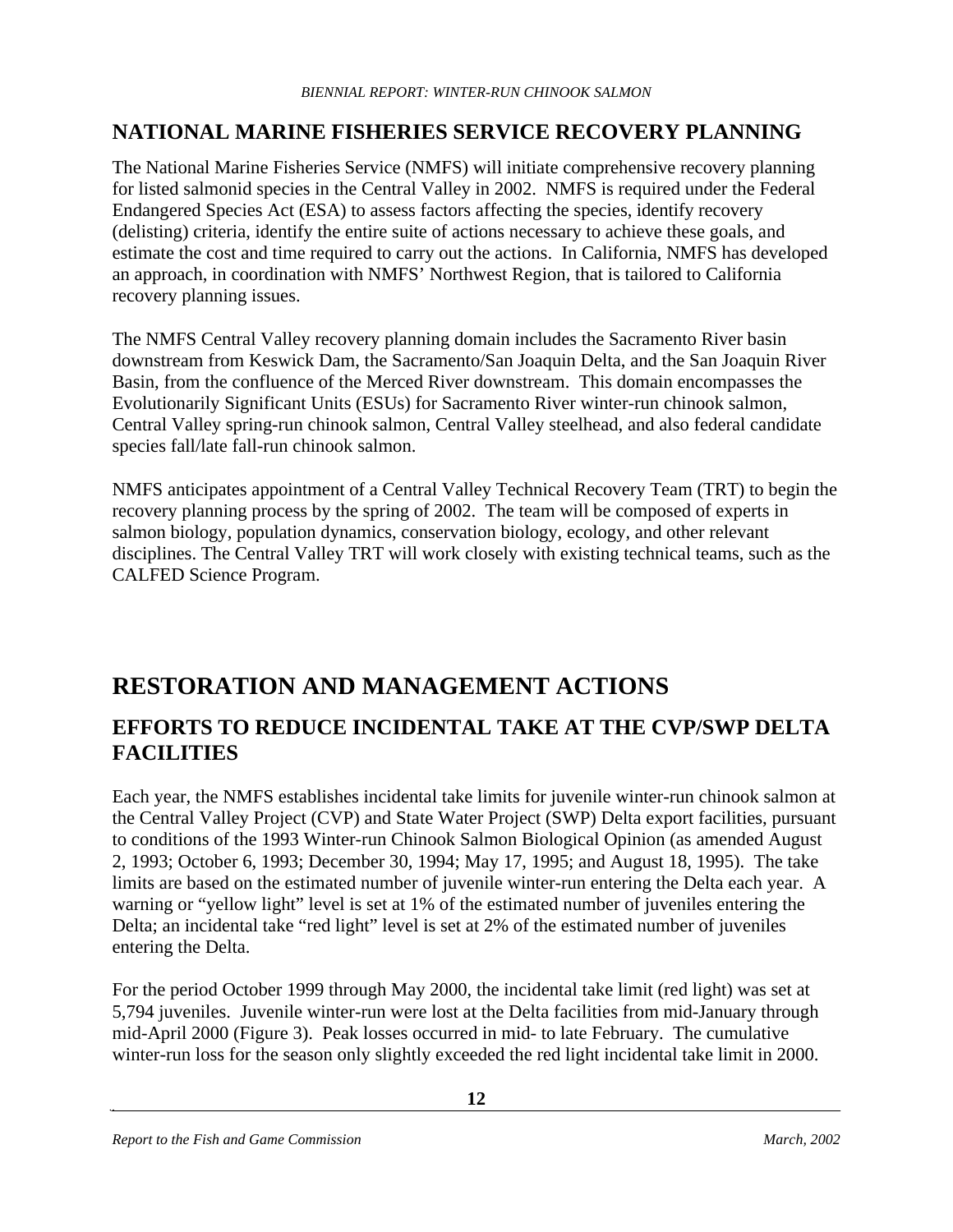For the period October 2000 through May 2001, the NMFS established a yellow light level of 3,702 juveniles and a red light limit of 7,404. Juvenile winter-run were lost at the Delta facilities from December through April (Figure 4), with peak losses occurring in early March. The cumulative winter-run loss for 2000-2001 was 19,988, significantly exceeding the red light level.

When the incidental take at the pumps reaches the red light loss level identified in the NMFS Biological Opinion for winter-run chinook, reconsultation is required. This reconsultation took place in 2001 through the CALFED Data Assessment Team (DAT) and Water Operations Management Team (WOMT) interagency processes. When winter-run take was high during February and March of 2001, decisions were made by biologists and project operators on a daily basis to protect juvenile winter-run using the available resources. Recommended actions included pumping curtailments, as well as other measures, to reduce take of juvenile winter-run during critical time periods. Pumping curtailments totaled over 200,000 acre-feet in January, February, and March. Since most of the loss occurred at the State Water Project, the CALFED Environmental Water Account (EWA), available for the first time in 2001, was used to compensate the State Water Project for reduced diversions at the state pumping plant.

Following the period of high winter-run loss in 2001, the NMFS initiated an extensive review of factors contributing to the loss. NMFS, in coordination with the U.S. Fish and Wildlife Service (USFWS) and the Department, is currently in the process of reviewing the methodology used to estimate the number of juveniles entering the Delta each year. In addition, Department biologists are improving techniques for estimating winter-run production and the relationships between spawning and abundance and distribution of subsequent life stages. The goal is to improve the ability to track winter-run numbers through the system to identify production bottlenecks and potential adaptive management opportunities.

## **COLEMAN NATIONAL FISH HATCHERY RE-EVALUATION**

The USFWS is continuing a comprehensive re-evaluation of artificial propagation at the Coleman National Fish Hatchery. A project description including potential operational modifications and alternative management strategies will be completed in 2002. The Department has been involved in specific aspects of the re-evaluation and will continue to be involved in the concurrent federal ESA consultation process.

In June 2001, the USFWS completed a biological assessment for the NMFS on the effects of Coleman National Fish Hatchery (CNFH) and Livingston Stone National Fish Hatchery (LSNFH) on ESA-listed Central Valley populations of anadromous salmonids, including Sacramento River winter-run chinook salmon (USFWS 2001b). The NMFS will issue a Biological Opinion and incidental take authorization based on the biological assessment to cover the incidental take of all ESA-listed salmonids impacted by the artificial propagation activities.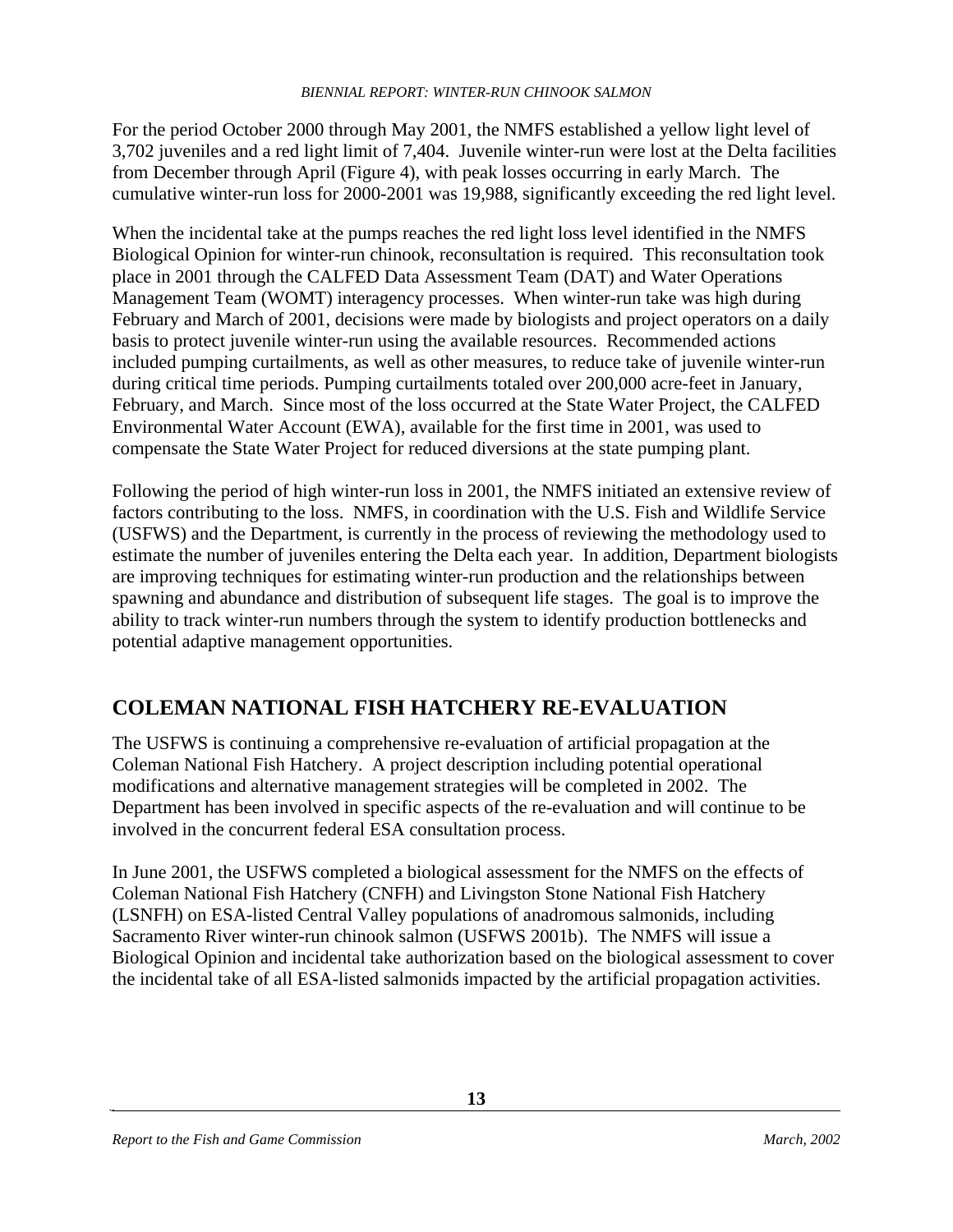### **UPPER SACRAMENTO RIVER FISH SCREENS**

State-of-the-art fish screens have been installed at several major water diversions on the upper Sacramento River, including Glenn Colusa Irrigation District, Reclamation District 108, and Reclamation District 1004. These projects have involved cooperative efforts of several agencies, and were funded by a variety of sources.

#### **ANDERSON-COTTONWOOD IRRIGATION DISTRICT FISH LADDER AND SCREEN**

Past operations of facilities at Anderson-Cottonwood Irrigation District (ACID) on the upper Sacramento River resulted in significant mortality of anadromous fish, including winter-run chinook. Impacts included stranding of juvenile fish due to river flow fluctuations made to accommodate flashboard adjustment of the dam, excessive releases of canal water via waste gates that falsely attracted adults into the waste ways, and release of toxic herbicides from the canal into the river's tributaries. Operations associated with these sources of mortality have been modified to avoid fish mortality.

The antiquated and damaged fish ladders and fish screen at the ACID Dam were replaced in 2001 with state-of-the-art facilities, costing more than \$10 million. CVPIA and CALFED funds were received for design, permitting, and construction of two new fish ladders and a fish screen system. These facilities will allow adult salmon access to the three miles of quality spawning habitat above the dam and the broodstock collection facility for LSNFH. Screens will provide safe juvenile passage downstream of the canal.

The Department will continue to participate in post-project monitoring at the ACID restoration project, including finalizing the operations and maintenance agreement for the new screen and ladders.

### **BATTLE CREEK**

The Battle Creek Restoration Project is an example of a cooperative approach to solving environmental problems through CALFED's ecosystem restoration process. The project design provides future certainty for both the environment and industry in a key watershed. The stream reaches being restored are located in the foothill reaches of Battle Creek where Pacific Gas and Electric Company (PG&E) operates a series of nine hydroelectric dams and canals affecting 42 miles of habitat suitable for all five runs of native anadromous salmonids. The project's environmental documentation is scheduled for completion in 2002. Construction will begin in 2002. The total project cost exceeds \$50 million, of which: \$27 million is being provided by CALFED for facility improvements; \$20 million is being provided by PG&E for flow improvements; and \$3 million is being provided by the David and Lucille Packard Foundation for the adaptive management program.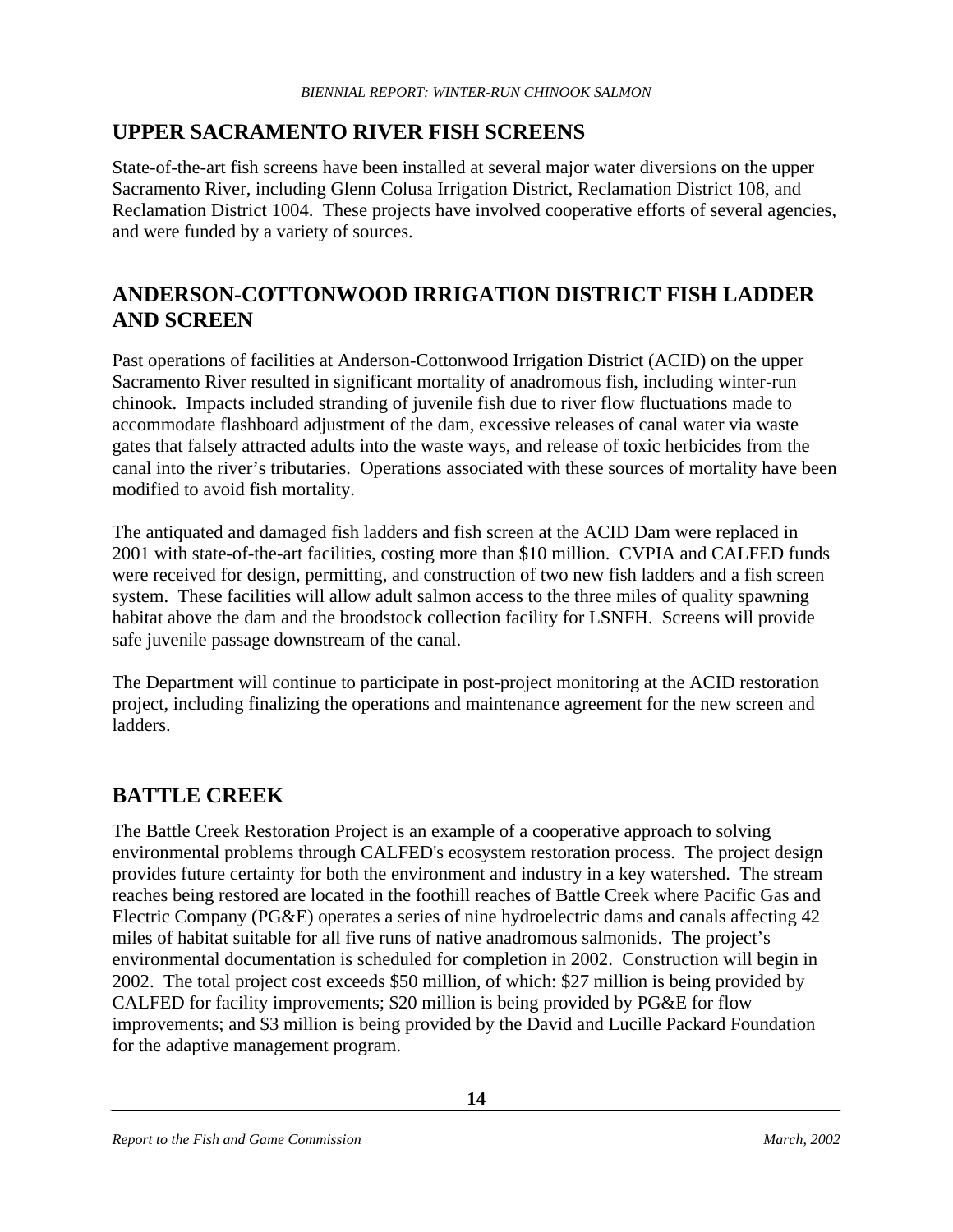## **IRON MOUNTAIN MINE**

Iron Mountain Mine has had a long history of degrading water quality and significantly impacting anadromous fish populations in the upper Sacramento River. The mine property discharges and surface runoff contain a complex mixture of toxic metals. Concentrations are sufficient in up to 25 miles of the Sacramento River to result in mortality of early life stages of salmon and steelhead. Thirty years ago, the primary method of toxicity control in the river was dilution manipulation. Contaminated runoff from Iron Mountain Mine is impounded in a dam on Spring Creek and metered out into the river in proportion to uncontaminated water releases from Shasta and Whiskeytown dams.

Over the last decade, the U.S. Environmental Protection Agency (EPA) provided significant pollution control by ordering the construction and operation of treatment plants to reduce metal loading, and water control systems to enhance treatment and dilution systems. The pollution control system currently in operation removes up to 75% of the toxic metals being emitted from the site. The EPA Superfund Program is constructing a large new dam on Slickrock Creek to collect and treat additional contaminants, bringing the level of pollution control to approximately 95% reduction of toxic metals.

The EPA has also required the establishment of an \$11 million dollar trust fund to be used for salmon restoration in the upper Sacramento River. The fund is intended to compensate for all past damages resulting from the contamination. This restoration fund will be coordinated with other funds directed for the upper Sacramento River from the CALFED program.

In 2000 and 2001, hydrologic conditions were not extreme and pollution control facilities functioned as designed, providing suitable water quality conditions in the Sacramento River below Keswick Dam. The Department will continue to participate with other resource agencies in EPA's decision making process for implementing pollution control actions. In addition, the Department will participate in the Trustee council that will coordinate the expenditure of the trust fund for salmon restoration in the upper river.

### **UPPER SACRAMENTO RIVER WATER TEMPERATURE CONTROL**

Water temperature control in the upper Sacramento River is critical for the restoration/recovery of winter-run chinook salmon. In past years, significant egg mortality occurred in the upper river due to elevated water temperatures. The NMFS Winter-run Biological Opinion for the operation of the CVP and SWP (February 1993) requires CVP operations to meet specific temperature criteria in the upper river. State Water Resources Control Board Orders 90-5, 91-1, and 92-2 also require compliance with temperature objectives in the upper river. In 1997, construction was completed on the Temperature Control Device (TCD) at Shasta Dam. The TCD allows better temperature management in the river, while allowing power generation.

The Department currently participates in the Upper Sacramento River Temperature Task Group,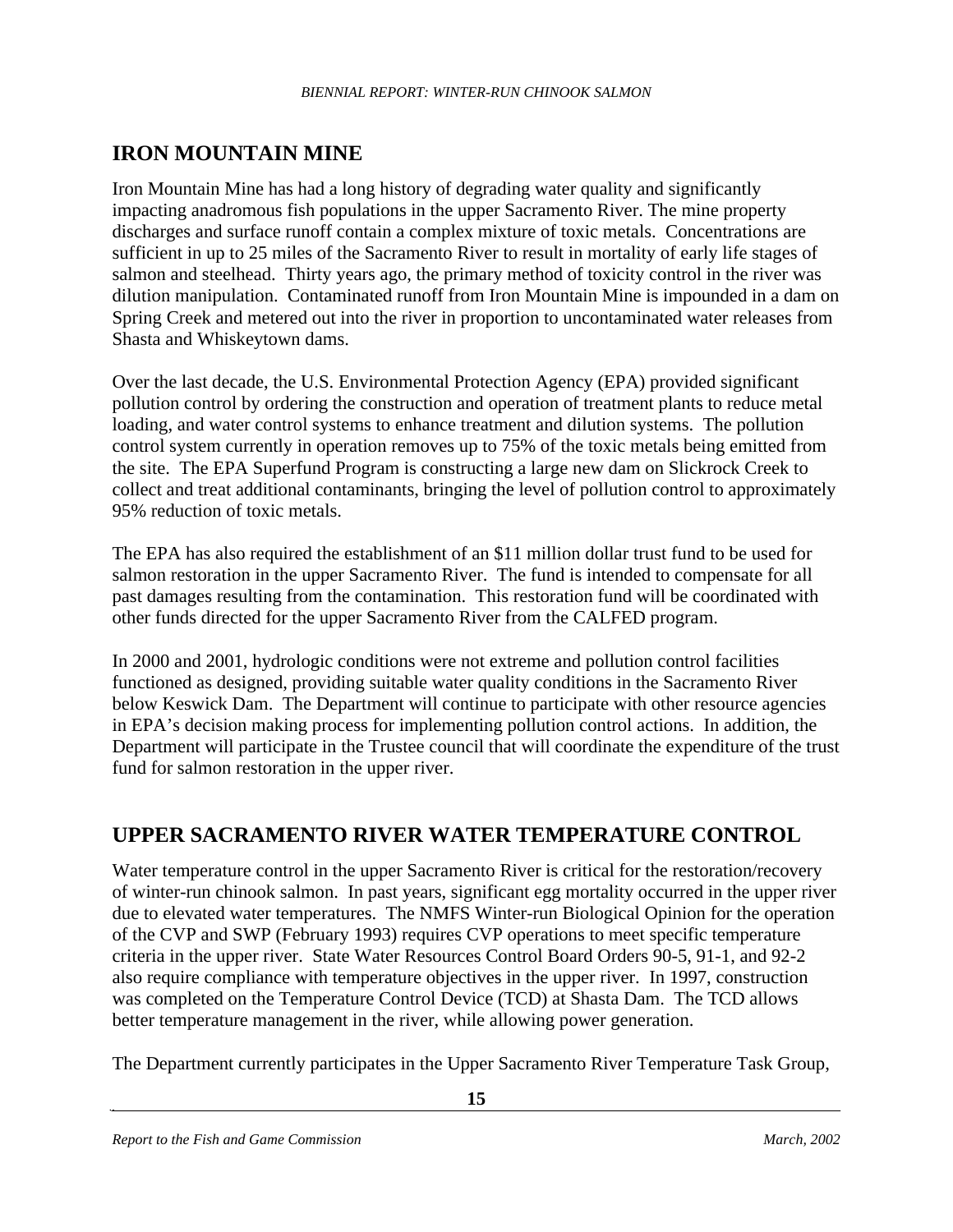an interagency team composed of representatives of the USFWS, NMFS, Western Area Power Administration (WAPA), State Water Resources Control Board, and U.S. Bureau of Reclamation (USBR). The team identifies water management alternatives and TCD operations on a real-time basis that minimize temperature impacts on winter, spring, and fall-run chinook in the upper river.

In 2000, storage and runoff conditions in the Sacramento River basin were sufficient to enable the USBR to manage temperature conditions in the upper river for successful spawning and egg incubation of winter-run chinook. The TCD generally performed well. However, at the end of the summer period, the TCD appeared to leak warm water into the upper gates that were closed. Changes were made to conserve the coldwater pool in Shasta Reservoir for the fall period, but had no significant impacts on winter-run chinook because they occurred relatively late in the season.

In 2001, the storage and runoff conditions were not as favorable as the previous year, making it infeasible to manage temperature conditions in the entire winter-run spawning reach. It was feasible to manage for successful egg incubation in the uppermost 90 percent of the winter-run habitat, thereby limiting the estimated temperature induced mortality of winter-run embryos to a low rate.

The Department will continue to participate in the Upper Sacramento River Temperature Task Group to identify management alternatives for water temperature control on a real-time basis.

## **RED BLUFF DIVERSION DAM PROJECT ALTERNATIVES**

The Red Bluff Diversion Dam (RBDD) has had a 30-year history of seriously impairing passage of adult and juvenile anadromous fish. Juvenile migrants have been vulnerable to canal entrainment and high levels of predation at the dam. Adult passage is blocked or delayed due to the inadequate ladders and hydrology of such a large river. Since 1987, there has been seasonal raising of the dam gates for periods of six to nine months consistent with the NMFS Winter-run Biological Opinion. Monitoring has shown that the nine-month raising of the dam gates allows unimpaired passage of most winter-run chinook and significantly reduces the congregations of predatory fish below the dam.

An environmental documentation process is currently underway to evaluate alternatives to provide safe passage of adult and juvenile anadromous fish at RBDD while providing a reliable water supply for agriculture. The Tehama-Colusa Canal Authority received a CALFED grant for the environmental decision making process and has completed a preliminary draft environmental document and advanced designs. Alternatives under consideration include various sizes of screened bankside pumping plants and various periods of gate closures. Three feasible alternatives include pumping from bankside plants and raising dam gates for either 9, 10, or 12 months of the year. The latest segment of the winter-run chinook adult migration would benefit from increased periods of gate removal. The Department will continue to participate in the environmental decision making process for RBDD fish passage.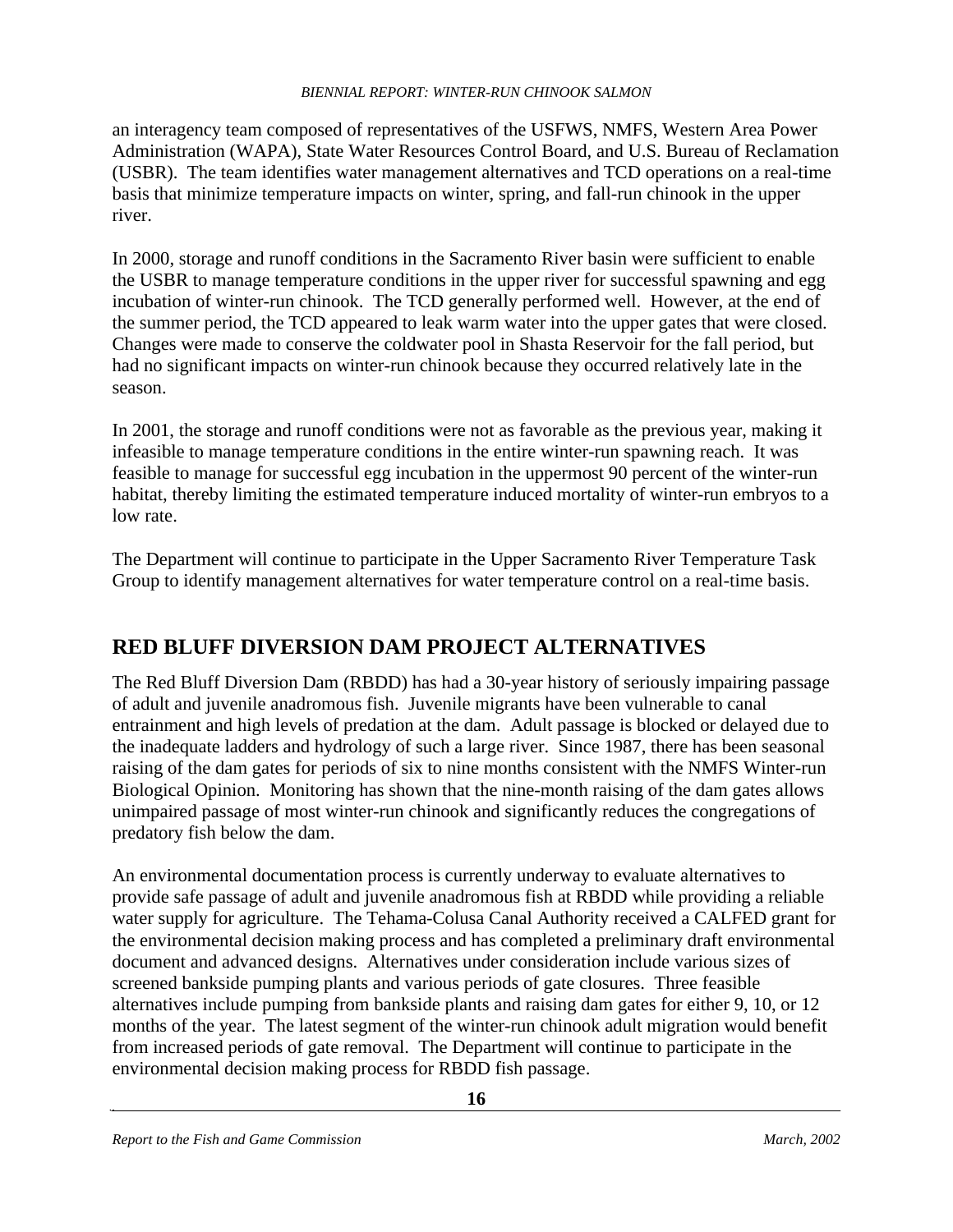| Year | <b>Grilse</b> | <b>Adults</b> | <b>Total</b> | Year | <b>Grilse</b> | <b>Adults</b> | <b>Total</b> |
|------|---------------|---------------|--------------|------|---------------|---------------|--------------|
| 1967 | 24,985        | 32,321        | 57,306       | 1985 | 329           | 3,633         | 3,962        |
| 1968 | 10,299        | 74,115        | 84,414       | 1986 | 496           | 2,101         | 2,596        |
| 1969 | 8,953         | 108,855       | 117,808      | 1987 | 277           | 1,909         | 2,186        |
| 1970 | 8,324         | 32,085        | 40,409       | 1988 | 1,008         | 1,878         | 2,886        |
| 1971 | 20,864        | 32,225        | 53,089       | 1989 | 125           | 571           | 696          |
| 1972 | 8,541         | 28,592        | 37,133       | 1990 | 43            | 387           | 430          |
| 1973 | 4,623         | 19,456        | 24,079       | 1991 | 19            | 192           | 211          |
| 1974 | 3,788         | 18,109        | 21,897       | 1992 | 80            | 1,160         | 1,240        |
| 1975 | 7,498         | 15,932        | 23,430       | 1993 | 137           | 250           | 387          |
| 1976 | 8,634         | 26,462        | 35,096       | 1994 | 124           | 62            | 186          |
| 1977 | 2,186         | 15,028        | 17,214       | 1995 | 29            | 1,268         | 1,297        |
| 1978 | 1,193         | 23,669        | 24,862       | 1996 | 629           | 708           | 1,337        |
| 1979 | 113           | 2,251         | 2,364        | 1997 | 352           | 528           | 880          |
| 1980 | 1,072         | 84            | 1,156        | 1998 | 924           | 2,079         | 3,002        |
| 1981 | 1,744         | 18,297        | 20,041       | 1999 | 2,466         | 822           | 3,288        |
| 1982 | 270           | 972           | 1,242        | 2000 | 789           | 563           | 1,352        |
| 1983 | 392           | 1,439         | 1,831        | 2001 | 3,827         | 1,696         | 5,523        |
| 1984 | 1,869         | 794           | 2,663        |      |               |               |              |

#### **Table 1. Annual Estimated Winter-run Chinook Salmon Run Size at Red Bluff Diversion Dam, 1967 through 2001.**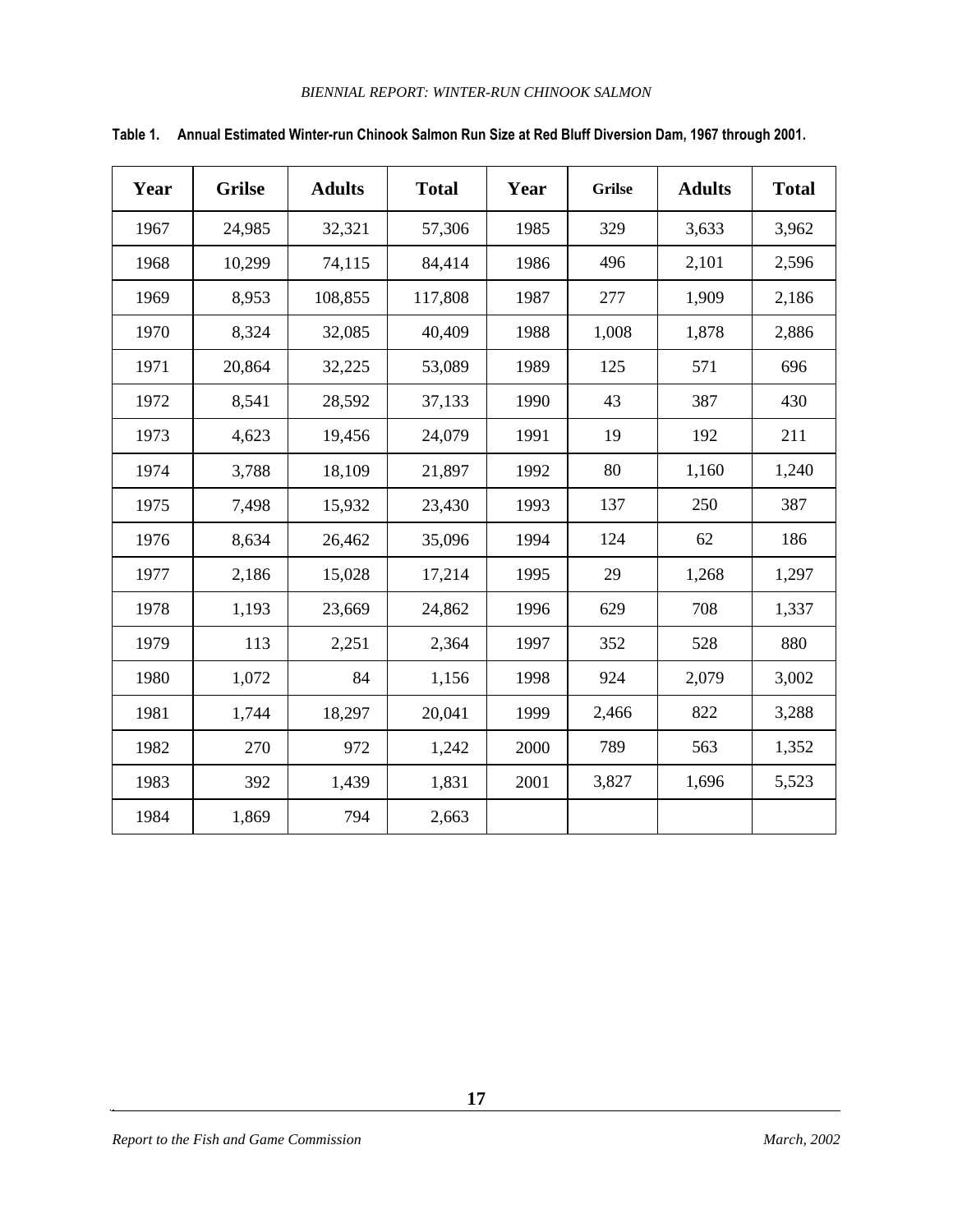#### **Table 2. Estimated Winter-run Escapement, Upper Sacramento River Winter-run Carcass Survey, 1996-2001**

|      | <b>PROPORT IN PROP</b> |               |              |  |  |
|------|------------------------|---------------|--------------|--|--|
| Year | <b>Grilse</b>          | <b>Adults</b> | <b>Total</b> |  |  |
| 1996 | 156                    | 664           | 820          |  |  |
| 1997 | 165                    | 1,888         | 2,053        |  |  |
| 1998 | 110                    | 5,391         | 5,501        |  |  |
| 1999 | 441                    | 1,821         | 2,262        |  |  |
| 2000 | 178                    | 6,492         | 6,670        |  |  |
| 2001 | 1,216                  | 11,581        | 12,797       |  |  |

#### **Petersen Model**

#### **Jolly-Seber Model<sup>1</sup>**

| Year | <b>Grilse</b> | <b>Adults</b> | <b>Total</b> |
|------|---------------|---------------|--------------|
| 2000 | 116           | 4,227         | 4,343        |
| 2001 | 760           | 7,236         | 7,996        |

**<sup>1</sup>**Due to data limitations, Jolly-Seber estimates could only be calculated for 2000 and 2001 carcass surveys.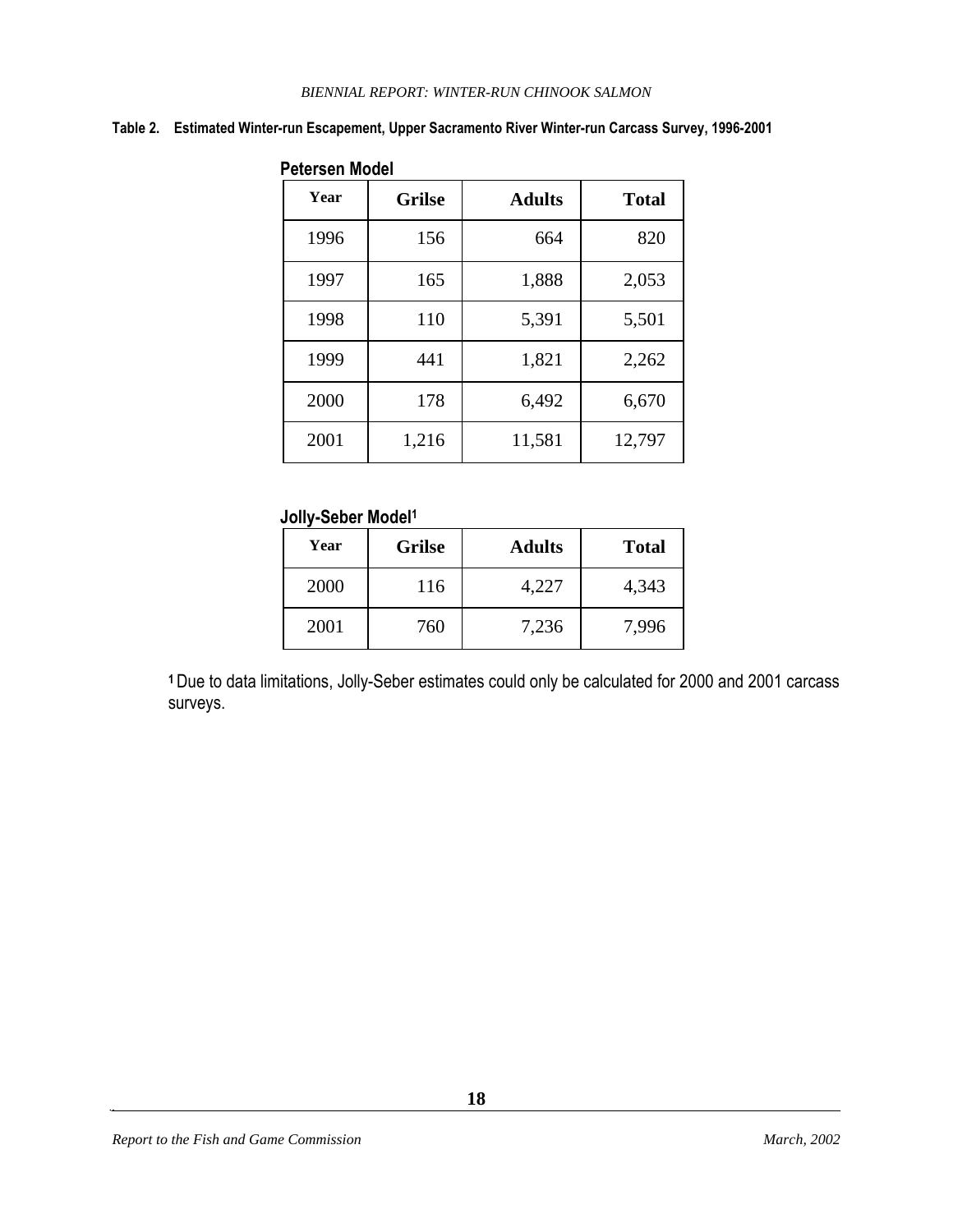#### **Table 3. Estimated Redd Distribution of Winter-run Chinook Salmon on the Sacramento River by DFG Aerial Counts.**

| <b>RIVER REACH</b>                                                          | 2000           |               | 2001                        |               |
|-----------------------------------------------------------------------------|----------------|---------------|-----------------------------|---------------|
|                                                                             | No.            | $\frac{6}{9}$ | No.                         | $\frac{6}{9}$ |
| <b>Keswick Dam to Anderson Cottonwood</b><br>Irrigation District (ACID) Dam | 34             | 5.8           | 484                         | 34.7          |
| ACID Dam to Highway 44 Bridge                                               | 157            | 26.7          | 215                         | 15.4          |
| Highway 44 Bridge to Airport Road Bridge                                    | 274            | 46.6          | 624                         | 44.7          |
| Airport Road Bridge to Balls Ferry Bridge                                   | 32             | 5.4           | 55                          | 3.9           |
| <b>Balls Ferry Bridge to Battle Creek</b>                                   | 35             | 6.0           | $\mathcal{D}_{\mathcal{L}}$ | 0.1           |
| <b>Battle Creek to Jellys Ferry Bridge</b>                                  | 10             | 1.7           | 2                           | 0.1           |
| Jellys Ferry Bridge to Bend Bridge                                          | 46             | 7.8           | 8                           | 0.6           |
| Bend Bridge to Red Bluff Diversion Dam                                      | $\theta$       | 0.0           | $\Omega$                    | 0.0           |
| Red Bluff Diversion Dam to Tehama Bridge                                    | $\overline{0}$ | 0.0           | 6                           | 0.4           |
| <b>Estimated Total Number of Redds</b>                                      | 588            |               | 1,396                       |               |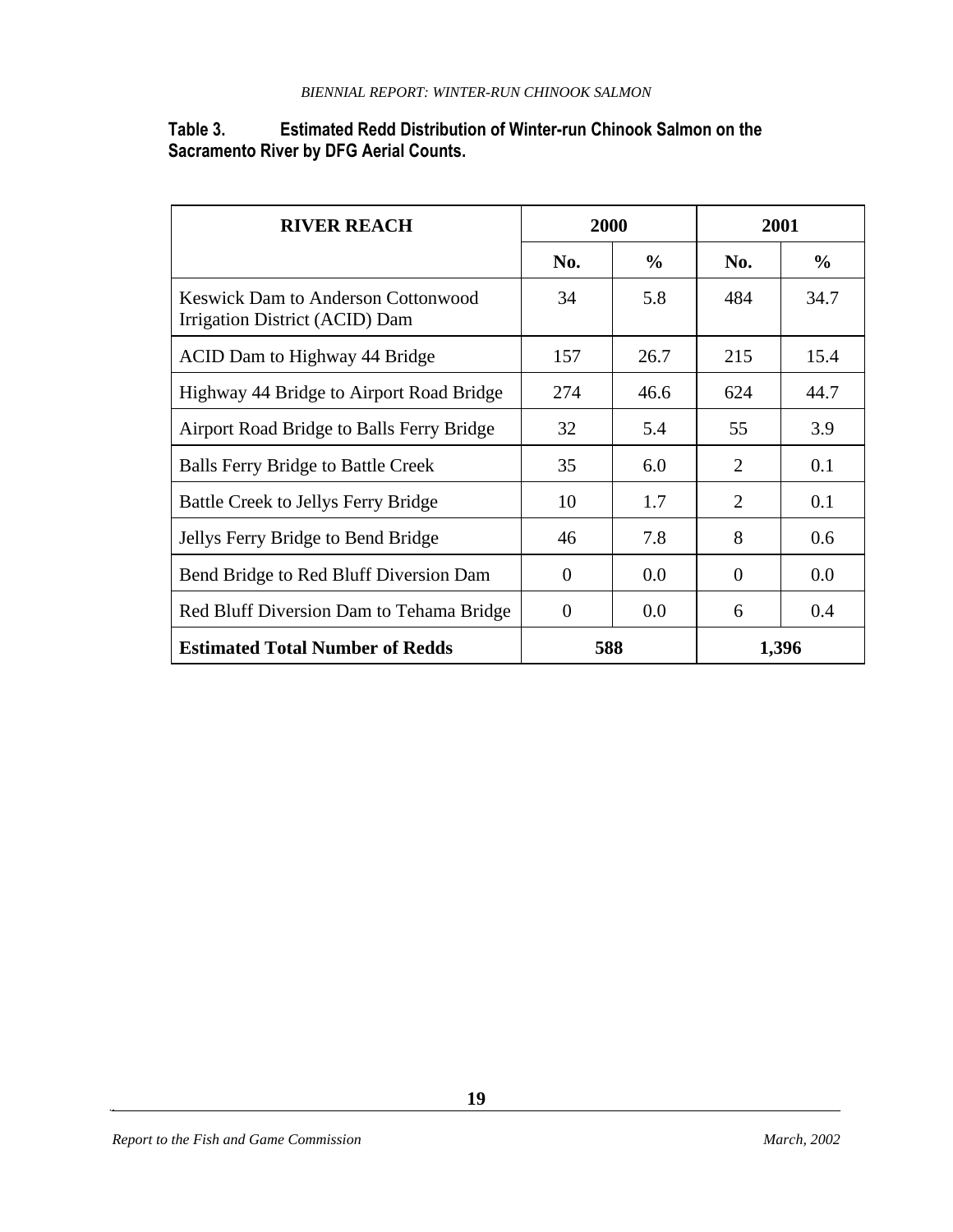

**Figure 1. Winter-run Escapement Estimates Based on Red Bluff Diversion Dam Counts, 1967- 2001.**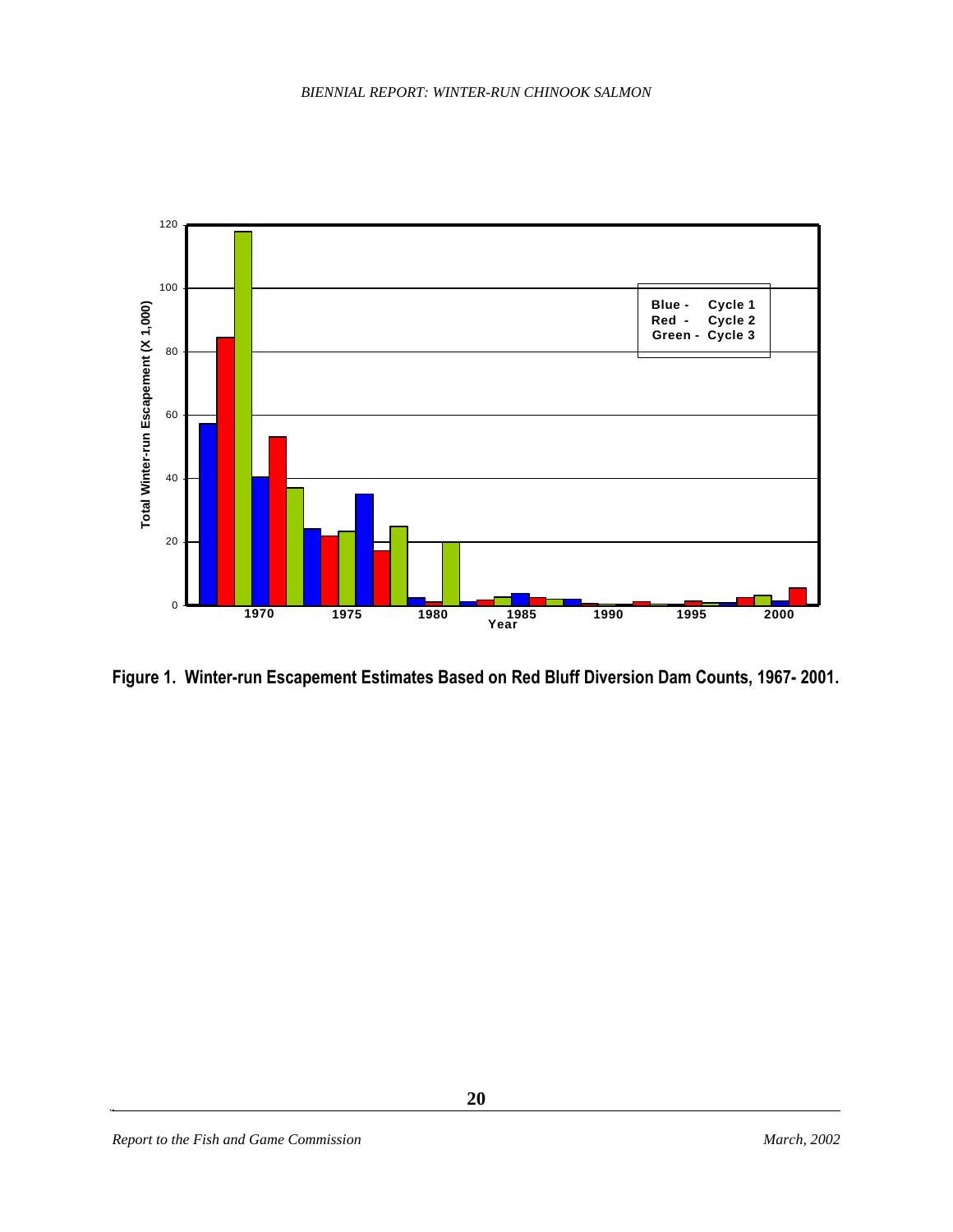

 **Figure 2. Winter-run Escapement Estimate Based on Carcass Survey Data (Petersen Model).**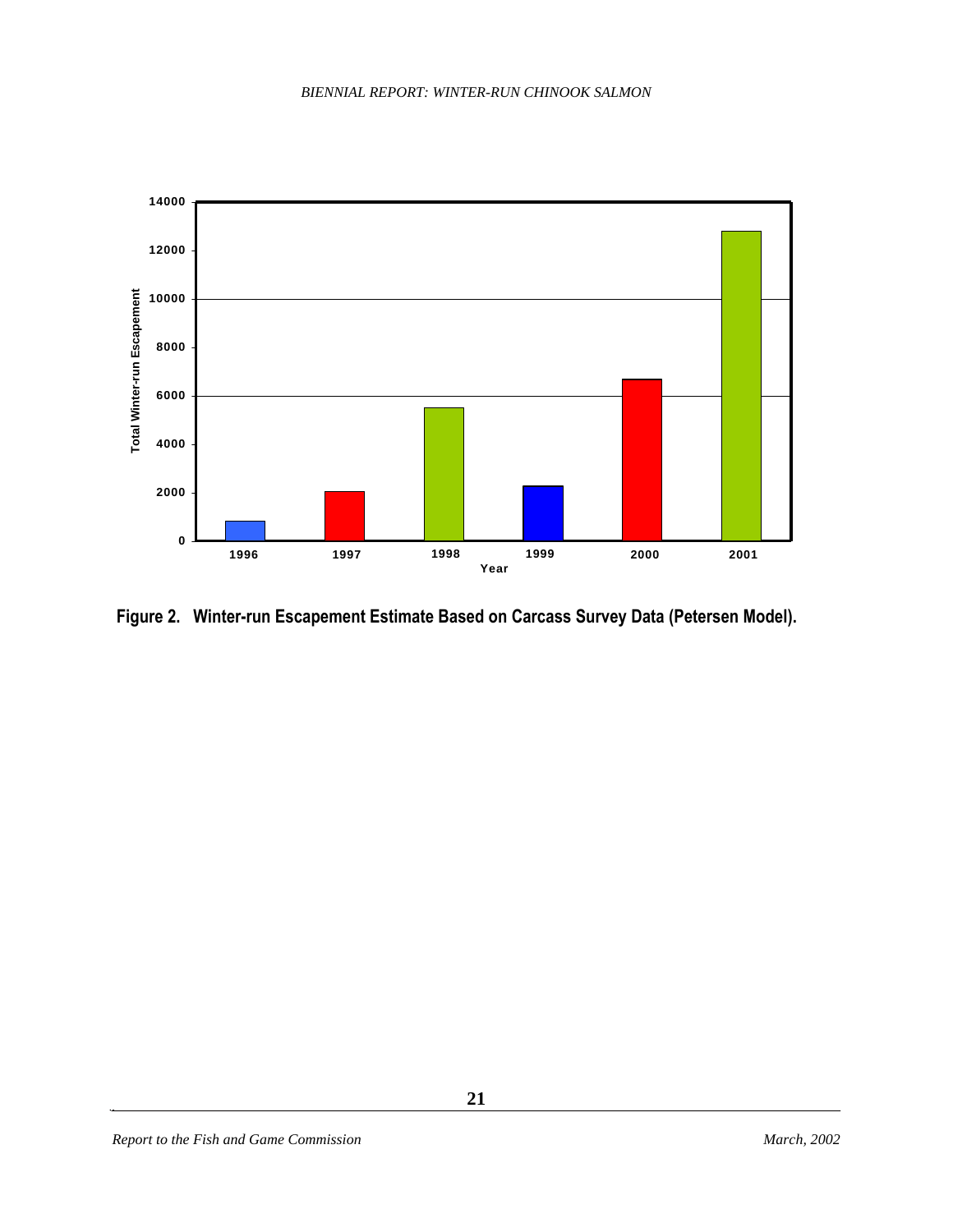

**Figure 3. Juvenile Winter-run Loss at the CVP and SWP Delta Facilities, October 1999 – May 2000.**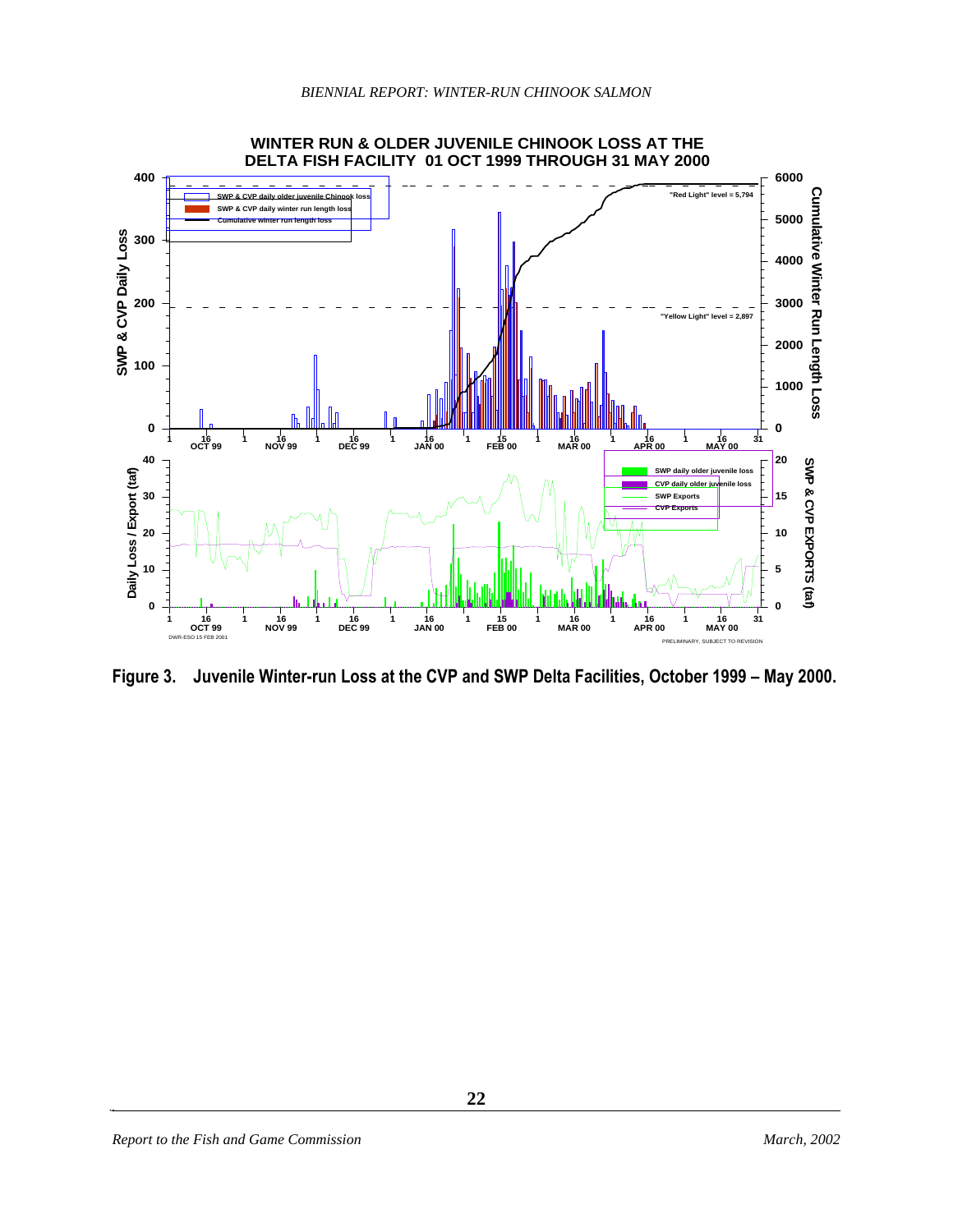

**Figure 4. Juvenile Winter-run Loss at the CVP and SWP Delta Facilities, October 2000 – May 2001.**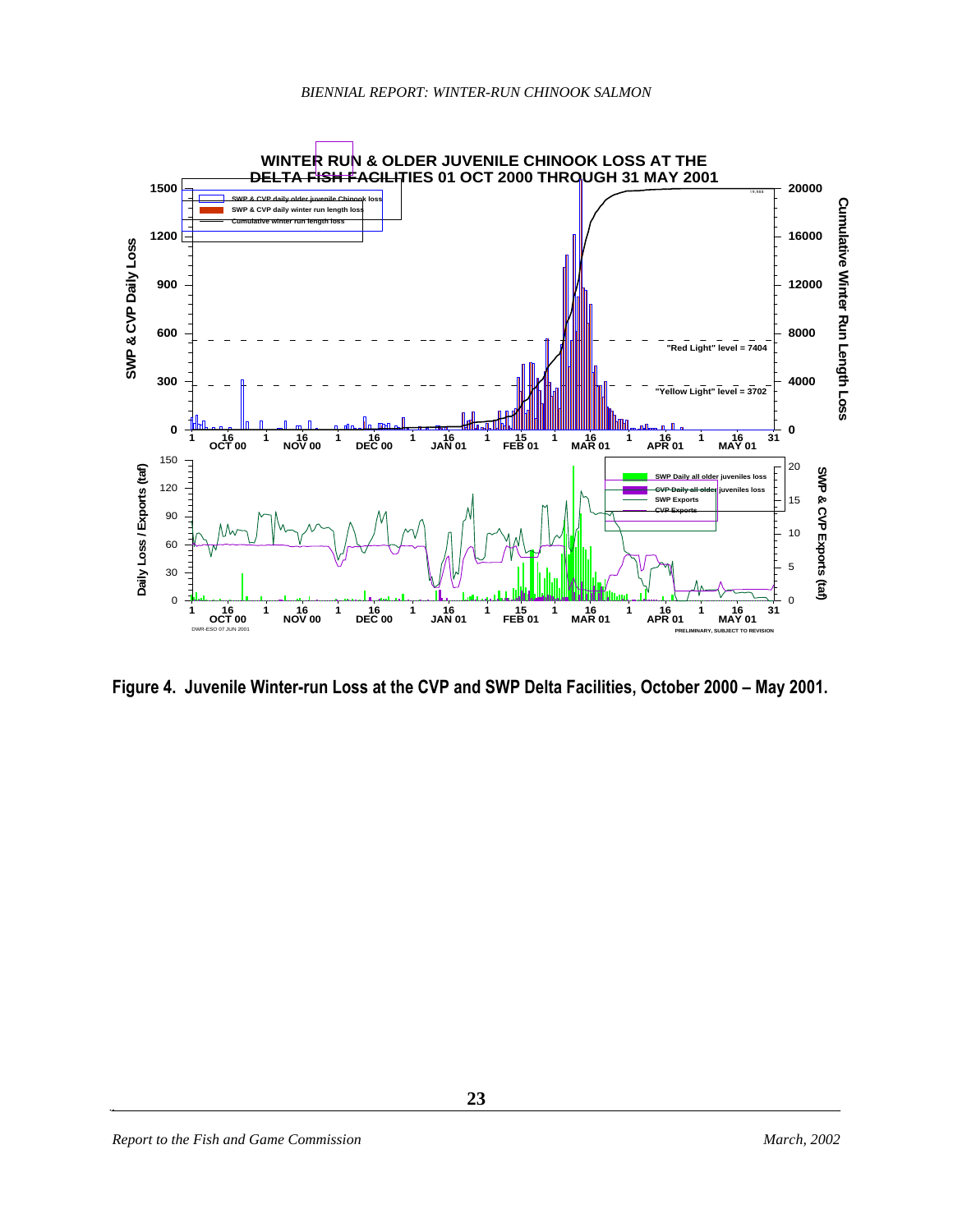#### **REFERENCES**

- Banks, M.A., V.K. Rashbrook, M.J. Calavetta, C.A. Dean, and D. Hedgecock. Analysis of microsatellite DNA resolves genetic structure and diversity of chinook salmon (*Oncorhynchus tshawytscha*) in California's Central Valley. 2000. Canadian Journal of Fisheries and Aquatic Sciences 57: 915-927.
- Bartley, D., B. Bentley, J. Brodziak, R. Gomulkiewicz, M. Mangel, and G.A.E. Gall. 1992. Geographic variation in population genetic structure of chinook salmon from California and Oregon. U.S. National Marine Fisheries Service Fishery Bulletin 90:77-100 (authorship amended per errata, Fishery Bulletin 90[3]:iii).
- Hedrick, P.W., D. Hedgecock, S. Hamelberg, and S.J. Croci. 2000. The impact of supplementation in winter-run chinook salmon on effective population size. Journal of Heredity. 9(12):112-116.
- Kim, T.J., K.M. Parker, and P.W. Hedrick. 1999. Major histochemical complex differentiation in Sacramento River chinook salmon. Genetics. 151:1115-1122.
- Myers, J.M., and ten coauthors. 1998. Status Review of chinook salmon from Washington, Idaho, Oregon, and California. NOAA Technical Memorandum NMFS-NWFSC-35.
- National Marine Fisheries Service. 1997. Proposed recovery plan for the Sacramento River winter-run chinook salmon. Southwest Region, Long Beach, CA. August 1997.
- Nielsen, J.L. 1995. Mitochondrial DNA Frequency Distributions in Chinook Salmon from the Sacramento-San Joaquin Basin and Guadalupe River 1992-1994. Report to California Department of Fish and Game.
- Nielsen, J.L., M.C. Fountain, D.R. Sundermeyer, E.L. Heine, C.L. Malone, and O.L. Avelino. 1999. Microsatellite Variation in Chinook Salmon Spawning Runs from the Central Valley, California, 1992-1997. Report to California Department of Fish and Game.
- Snider, B., B. Reavis, and S. Hill. 2002 (in preparation). Upper Sacramento River Winter-run Chinook Salmon Escapement Survey, May-August 2001. California Department of Fish and Game, Stream Evaluation Program Technical Report No. 02-1.
- Snider, B., B. Reavis, and S. Hill. 2001. Upper Sacramento River Winter-run Chinook Salmon Escapement Survey, May-August 2000. California Department of Fish and Game, Stream Evaluation Program Technical Report No. 01-1.
- Snider, B., B. Reavis, S. Hill. 2000. 1999 upper Sacramento River winter-run chinook salmon escapement survey May – August 1999. Stream Evaluation Program Technical Report No. 00-1. California Department of Fish and Game, Habitat Conservation Division, Sacramento, CA.